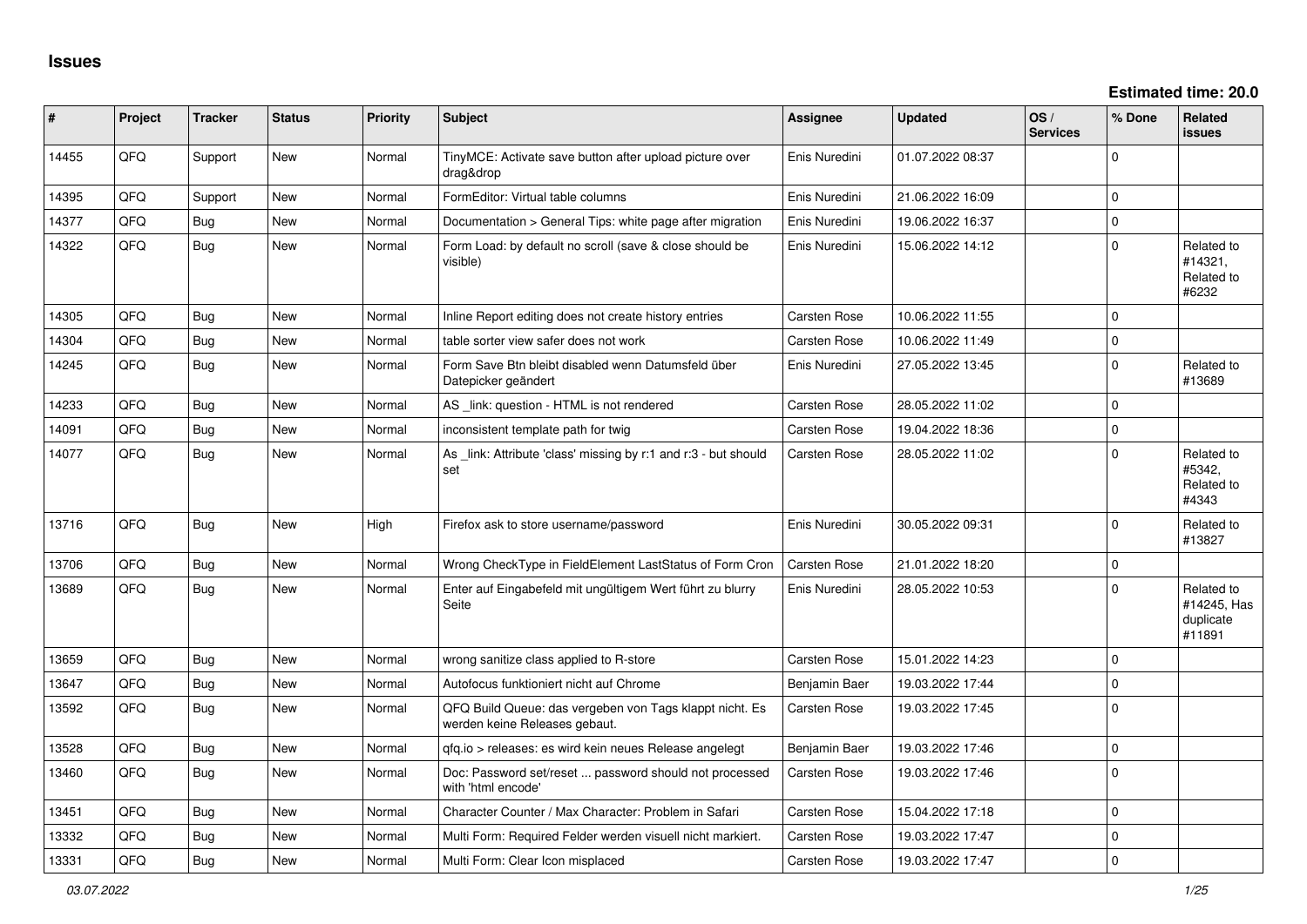| #     | Project | <b>Tracker</b> | <b>Status</b> | <b>Priority</b> | Subject                                                                                                                                             | Assignee            | <b>Updated</b>   | OS/<br><b>Services</b> | % Done      | Related<br><b>issues</b> |
|-------|---------|----------------|---------------|-----------------|-----------------------------------------------------------------------------------------------------------------------------------------------------|---------------------|------------------|------------------------|-------------|--------------------------|
| 12989 | QFQ     | Bug            | New           | Normal          | empty string does not trigger dynamic update                                                                                                        | Enis Nuredini       | 28.05.2022 11:09 |                        | $\Omega$    |                          |
| 12974 | QFQ     | Bug            | New           | High            | Sanitize Queries in Action-Elements                                                                                                                 | Carsten Rose        | 07.12.2021 17:19 |                        | $\mathbf 0$ |                          |
| 12716 | QFQ     | <b>Bug</b>     | New           | Normal          | template group: Pattern only applied to first instance                                                                                              | <b>Carsten Rose</b> | 19.03.2022 17:47 |                        | $\Omega$    |                          |
| 12714 | QFQ     | Bug            | New           | Normal          | Conversion of GIF to PDF broken when GIF contains Alpha.                                                                                            | <b>Carsten Rose</b> | 19.03.2022 17:49 |                        | $\mathbf 0$ |                          |
| 12702 | QFQ     | Bug            | New           | High            | templateGroup: broken in multiDb Setup                                                                                                              | Carsten Rose        | 14.12.2021 16:02 |                        | $\mathbf 0$ |                          |
| 12670 | QFQ     | Bug            | New           | High            | Dropdown-Menu classes können nicht mehr angegeben<br>werden                                                                                         | Carsten Rose        | 07.12.2021 17:19 |                        | $\Omega$    |                          |
| 12581 | QFQ     | Bug            | New           | Normal          | Form forward=close: Record 'new' in new browser tab ><br>save (& close) >> Form is not reloaded with new created<br>record id and stays in mode=new | <b>Carsten Rose</b> | 19.03.2022 17:48 |                        | $\Omega$    |                          |
| 12545 | QFQ     | Bug            | <b>New</b>    | Urgent          | sql.log not created / updated                                                                                                                       | <b>Carsten Rose</b> | 14.12.2021 16:02 |                        | $\Omega$    |                          |
| 12520 | QFQ     | Bug            | New           | Normal          | Switch FE User: still active even FE User session expired                                                                                           | <b>Carsten Rose</b> | 19.03.2022 17:48 |                        | $\mathbf 0$ |                          |
| 12513 | QFQ     | Bug            | New           | High            | Implement server side check of maxlength                                                                                                            | <b>Carsten Rose</b> | 07.12.2021 17:19 |                        | $\mathbf 0$ |                          |
| 12512 | QFQ     | Bug            | New           | Normal          | Some MySQL Installation can't use 'stored procedures'                                                                                               | Carsten Rose        | 19.03.2022 17:48 |                        | $\mathbf 0$ |                          |
| 12468 | QFQ     | Bug            | New           | Urgent          | Form: update Form.title after save                                                                                                                  | <b>Carsten Rose</b> | 03.05.2021 21:12 |                        | $\mathbf 0$ |                          |
| 12327 | QFQ     | <b>Bug</b>     | New           | Normal          | Copy to clipboard: Glyphicon can not be changed                                                                                                     | <b>Carsten Rose</b> | 27.12.2021 17:59 |                        | $\mathbf 0$ |                          |
| 12187 | QFQ     | Bug            | <b>New</b>    | Normal          | Trigger FormAsFile() via Report: probably problem with multi<br>DB setup                                                                            | Carsten Rose        | 20.03.2021 21:20 |                        | $\Omega$    |                          |
| 12133 | QFQ     | Bug            | New           | Normal          | NPM, phpSpreadSheet aktualisieren                                                                                                                   | <b>Carsten Rose</b> | 15.03.2021 09:04 |                        | $\mathbf 0$ |                          |
| 12066 | QFQ     | Bug            | New           | High            | enterAsSubmit: Forward wird nicht ausgeführt                                                                                                        | Enis Nuredini       | 29.05.2022 09:23 |                        | $\Omega$    |                          |
| 12045 | QFQ     | <b>Bug</b>     | New           | Normal          | templateGroup afterSave FE: Aufruf ohne<br>sqlHonorFormElements funktioniert nicht                                                                  | Carsten Rose        | 18.02.2021 16:33 |                        | $\Omega$    |                          |
| 12040 | QFQ     | Bug            | <b>New</b>    | Normal          | FE Mode 'hidden' für zwei FEs auf einer Zeile                                                                                                       | <b>Carsten Rose</b> | 18.02.2021 10:13 |                        | $\mathbf 0$ |                          |
| 11752 | QFQ     | Bug            | New           | Normal          | checkbox renders multiple input elements with same name                                                                                             | Carsten Rose        | 17.12.2020 14:58 |                        | $\Omega$    | Related to<br>#11750     |
| 11715 | QFQ     | Bug            | New           | Normal          | acceptZeroAsRequired and requiredOffButMark do not<br>coincide                                                                                      |                     | 08.12.2020 12:13 |                        | $\mathbf 0$ |                          |
| 11695 | QFQ     | Bug            | New           | Normal          | MultiForm required FE Error                                                                                                                         | <b>Carsten Rose</b> | 04.12.2020 13:34 |                        | $\mathbf 0$ |                          |
| 11668 | QFQ     | Bug            | New           | Normal          | Play function.sql - problem with mysql                                                                                                              | Carsten Rose        | 03.05.2021 20:48 |                        | $\mathbf 0$ |                          |
| 11667 | QFG     | Bug            | New           | Normal          | MySQL mariadb-server-10.3: Incorrect datetime value                                                                                                 | Carsten Rose        | 03.05.2021 20:48 |                        | $\mathbf 0$ |                          |
| 11522 | QFQ     | <b>Bug</b>     | <b>New</b>    | Normal          | Aus/Einblenden von Reitern                                                                                                                          |                     | 13.11.2020 14:58 |                        | $\mathbf 0$ |                          |
| 11239 | QFQ     | <b>Bug</b>     | New           | Normal          | Radiobutton (plain): horizontales Rendern abhängig vom<br>Datentyp in der Datenbank                                                                 | Carsten Rose        | 30.09.2020 18:37 |                        | $\mathbf 0$ |                          |
| 11237 | QFQ     | Bug            | New           | High            | Radiobutton / parameter.buttonClass= btn-default - kein dirty<br>Trigger                                                                            | Benjamin Baer       | 03.05.2021 21:12 |                        | $\pmb{0}$   | Related to<br>#10766     |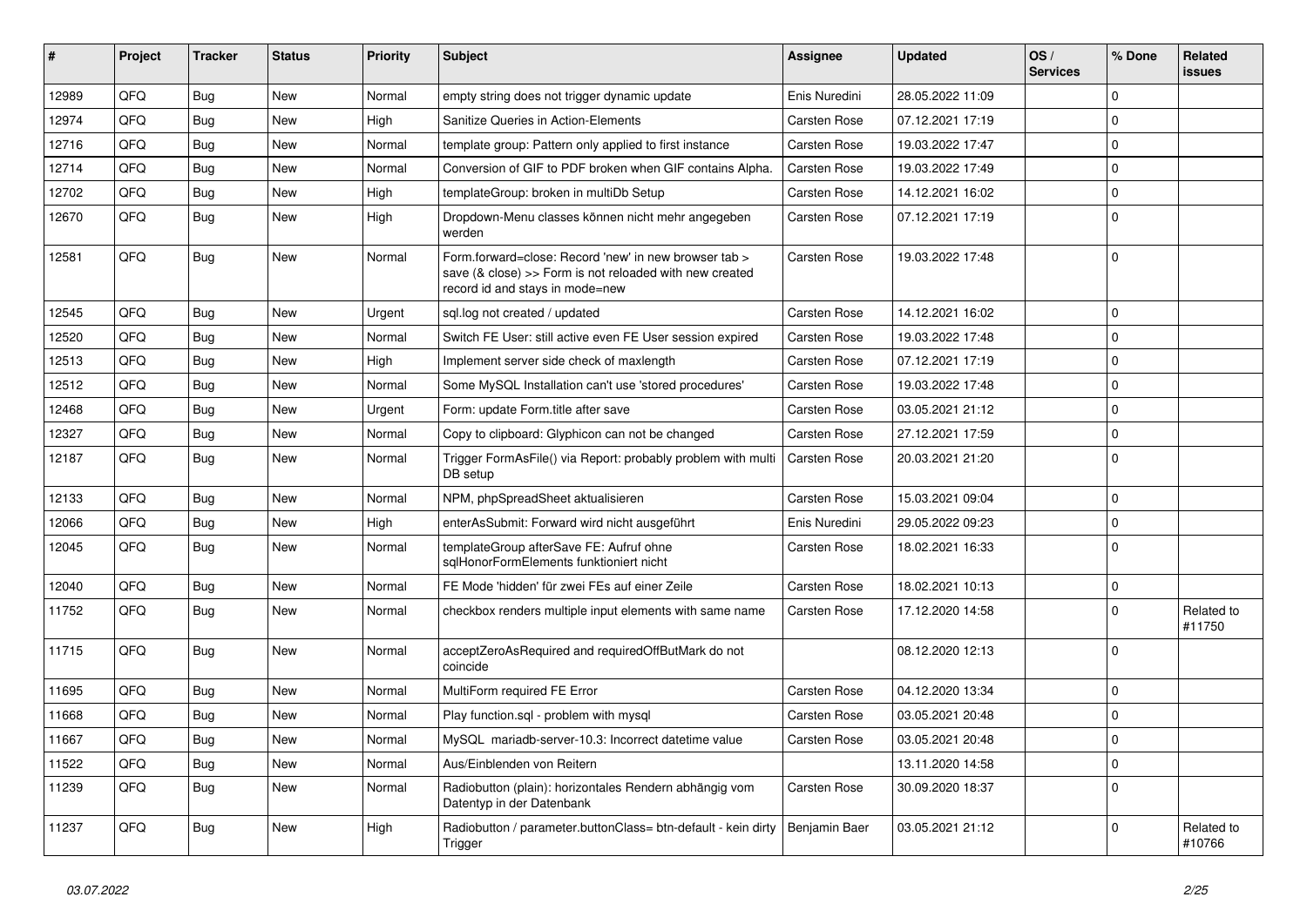| #     | Project | <b>Tracker</b> | <b>Status</b> | <b>Priority</b> | <b>Subject</b>                                                                  | Assignee            | <b>Updated</b>   | OS/<br><b>Services</b> | % Done      | Related<br>issues                                                    |
|-------|---------|----------------|---------------|-----------------|---------------------------------------------------------------------------------|---------------------|------------------|------------------------|-------------|----------------------------------------------------------------------|
| 11195 | QFQ     | <b>Bug</b>     | New           | Low             | Dynamic Update: Note not updated if new text is empty<br>(v20.4)                |                     | 25.09.2020 11:14 |                        | $\Omega$    |                                                                      |
| 11057 | QFQ     | Bug            | <b>New</b>    | High            | Checkboxes ohne span.checkmark im Report werden<br>ausgeblendet                 | Benjamin Baer       | 03.05.2021 21:12 |                        | $\Omega$    | Related to<br>#11039                                                 |
| 10937 | QFQ     | Bug            | New           | Normal          | Fehler mit abhängigen Select- Feldern beim Positionieren                        | <b>Carsten Rose</b> | 12.11.2020 23:45 |                        | $\Omega$    |                                                                      |
| 10890 | QFQ     | <b>Bug</b>     | New           | Normal          | AutoCron hangs                                                                  |                     | 20.07.2020 13:56 |                        | $\Omega$    |                                                                      |
| 10766 | QFQ     | <b>Bug</b>     | New           | High            | Radiobutton / parameter.buttonClass=btn-default: dynamic<br>update              |                     | 03.05.2021 21:12 |                        | $\Omega$    | Related to<br>#11237                                                 |
| 10759 | QFQ     | Bug            | New           | Normal          | emptyMeansNull - Feld falsch aktualisiert                                       |                     | 12.11.2020 23:45 |                        | $\Omega$    |                                                                      |
| 10704 | QFQ     | <b>Bug</b>     | New           | Normal          | wkhtml problem rendering fullCalendar.js / fabric.js >><br>successor: puppeteer | <b>Carsten Rose</b> | 12.11.2020 23:45 |                        | $\Omega$    | Related to<br>#5024,<br>Related to<br>#4650,<br>Related to<br>#10715 |
| 10658 | QFQ     | Bug            | New           | Normal          | processReadOnly broken                                                          | Carsten Rose        | 27.05.2020 17:55 |                        | $\Omega$    |                                                                      |
| 10640 | QFQ     | Bug            | New           | High            | TypeAhead Tag: FE editierbar trotz readOnly                                     | Carsten Rose        | 03.05.2021 21:12 |                        | $\Omega$    | Related to<br>#7795                                                  |
| 10588 | QFQ     | <b>Bug</b>     | New           | Normal          | typeahed Tag: Doku anpassen                                                     | Carsten Rose        | 12.11.2020 23:45 |                        | $\Omega$    |                                                                      |
| 10508 | QFQ     | <b>Bug</b>     | New           | High            | Multi Form broken on Multi DB Instance                                          | Carsten Rose        | 03.05.2021 21:12 |                        | $\Omega$    |                                                                      |
| 10506 | QFQ     | Bug            | New           | High            | Template Group broken on MultiDB instance                                       | Carsten Rose        | 03.05.2021 21:12 |                        | $\Omega$    | Related to<br>#10505                                                 |
| 10324 | QFQ     | Bug            | New           | Normal          | Excel Export mit Template funktioniert nur, wenn Template<br>vor uid kommt      |                     | 30.03.2020 11:20 |                        | $\Omega$    | Related to<br>#10257                                                 |
| 10322 | QFQ     | Bug            | <b>New</b>    | Normal          | FormElement / Radio: missing column 'enum' >> FE not<br>reported                | Carsten Rose        | 07.05.2020 09:37 |                        | $\Omega$    |                                                                      |
| 10082 | QFQ     | <b>Bug</b>     | New           | Normal          | FE.type=SELECT - 'sanatize' Class                                               | Carsten Rose        | 07.05.2020 09:36 |                        | $\Omega$    | Related to<br>#10081                                                 |
| 10081 | QFQ     | <b>Bug</b>     | New           | High            | Stale record lock after 'forbidden' character                                   | Carsten Rose        | 03.05.2021 21:12 |                        | $\Omega$    | Related to<br>#10082,<br>Related to<br>#9789                         |
| 9855  | QFQ     | Bug            | New           | Normal          | <b>Required Check</b>                                                           |                     | 01.02.2020 15:56 |                        | 0           |                                                                      |
| 9783  | QFQ     | <b>Bug</b>     | New           | Normal          | Email with special characters                                                   | Carsten Rose        | 01.02.2020 23:22 |                        | 0           |                                                                      |
| 9773  | QFQ     | Bug            | New           | Normal          | form.parameter.formModeGlobal=requiredOff                                       | Carsten Rose        | 01.02.2020 15:56 |                        | 0           |                                                                      |
| 9533  | QFQ     | <b>Bug</b>     | New           | Normal          | FE.type=upload: Check in 'beforeSave' if upload is given                        | Carsten Rose        | 01.02.2020 23:22 |                        | $\mathbf 0$ | Related to<br>#11523                                                 |
| 9531  | QFQ     | <b>Bug</b>     | New           | High            | FE File: Dynamic Update / modeSql / required detected even<br>it not set        | Carsten Rose        | 11.06.2021 20:32 |                        | $\mathbf 0$ | Related to<br>#12398                                                 |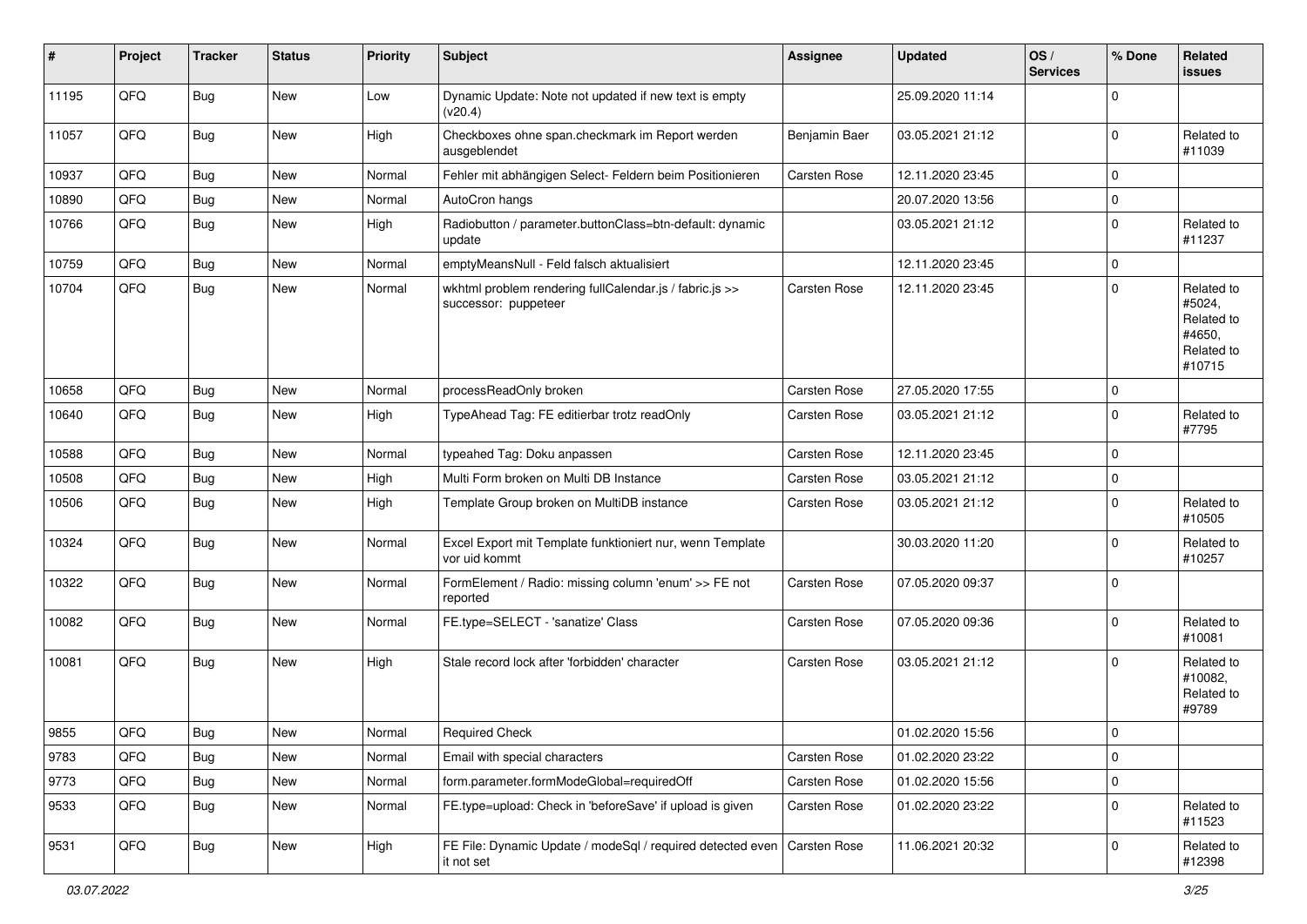| #    | Project | <b>Tracker</b> | <b>Status</b> | <b>Priority</b> | <b>Subject</b>                                                                                        | Assignee      | <b>Updated</b>   | OS/<br><b>Services</b> | % Done    | Related<br><b>issues</b>                     |
|------|---------|----------------|---------------|-----------------|-------------------------------------------------------------------------------------------------------|---------------|------------------|------------------------|-----------|----------------------------------------------|
| 9347 | QFQ     | Bug            | New           | High            | FE.type=upload with dynamic show/hidden: required not<br>detected                                     | Carsten Rose  | 12.06.2021 10:40 |                        | $\Omega$  | Related to<br>#5305,<br>Related to<br>#12398 |
| 9317 | QFQ     | Bug            | New           | Normal          | FE.type=note: with dynamic show/hidden an empty label<br>causes trouble                               | Carsten Rose  | 01.02.2020 23:22 |                        | $\Omega$  |                                              |
| 9275 | QFQ     | Bug            | New           | Normal          | autcron: t3 page, which takes to long to respond, is not<br>reported properly                         | Carsten Rose  | 01.02.2020 23:22 |                        | 100       |                                              |
| 9177 | QFQ     | Bug            | New           | Normal          | Bug? QFQ tries to save an action FE, which has real<br>existing column name                           | Carsten Rose  | 01.02.2020 23:22 |                        | $\Omega$  |                                              |
| 9127 | QFQ     | Bug            | New           | Normal          | Error Message: change 'roll over' color - text not readable                                           | Carsten Rose  | 01.02.2020 23:22 |                        | $\Omega$  |                                              |
| 9077 | QFQ     | Bug            | New           | Normal          | typeAheadSql: report broken SQL                                                                       | Carsten Rose  | 29.06.2022 22:35 |                        | $\Omega$  | Related to<br>#4018                          |
| 9013 | QFQ     | Bug            | New           | Normal          | Error in Twig template not handled                                                                    | Carsten Rose  | 20.10.2021 13:43 |                        | $\Omega$  |                                              |
| 8891 | QFQ     | Bug            | <b>New</b>    | High            | formSubmitLog: do not log passwords                                                                   | Enis Nuredini | 25.03.2022 09:06 |                        | $\Omega$  |                                              |
| 8668 | QFQ     | Bug            | New           | High            | Pill disabled: dyamic mode 'hidden' not respected - FE is still<br>required                           | Carsten Rose  | 03.05.2021 21:14 |                        | $\Omega$  |                                              |
| 8431 | QFQ     | Bug            | New           | High            | autocron.php with wrong path                                                                          | Carsten Rose  | 03.05.2021 21:14 |                        | 0         |                                              |
| 8083 | QFQ     | Bug            | <b>New</b>    | High            | FormEditor: primary table list does not respect<br>'indexDb={{indexData:Y}}'                          | Carsten Rose  | 03.05.2021 21:14 |                        | $\Omega$  | Has duplicate<br>#6678                       |
| 8049 | QFQ     | Bug            | <b>New</b>    | Normal          | FE.type=note, column 'value': text moves some pixel to top<br>after save                              | Carsten Rose  | 01.02.2020 23:22 |                        | $\Omega$  |                                              |
| 7899 | QFQ     | Bug            | New           | High            | Fe.type=password / retype / required: always complain about<br>missing value                          | Carsten Rose  | 03.05.2021 21:14 |                        | $\Omega$  |                                              |
| 7890 | QFQ     | <b>Bug</b>     | <b>New</b>    | Normal          | FormElement 'required': extraButtonInfo not aligned                                                   | Carsten Rose  | 11.06.2021 21:17 |                        | $\Omega$  | Related to<br>#11517                         |
| 7795 | QFQ     | <b>Bug</b>     | <b>New</b>    | Normal          | Readonly Form: Typeahead-Felder                                                                       | Carsten Rose  | 01.02.2020 23:22 |                        | $\Omega$  | Related to<br>#10640                         |
| 7685 | QFQ     | Bug            | New           | Normal          | Open FormElement from QFQ error message and save<br>modified record: error about missing {{formId:F}} | Carsten Rose  | 01.02.2020 23:22 |                        | $\Omega$  |                                              |
| 7650 | QFQ     | <b>Bug</b>     | <b>New</b>    | High            | Optional do not show 'required' sign on FormElement                                                   | Carsten Rose  | 03.05.2021 21:14 |                        | $\Omega$  |                                              |
| 7574 | QFQ     | <b>Bug</b>     | <b>New</b>    | Normal          | Substitute error: form element not reported / dont parse<br>Form.note                                 | Carsten Rose  | 01.02.2020 23:21 |                        | 0         |                                              |
| 7547 | QFQ     | Bug            | New           | Normal          | Error Message in afterSave: wrong parameter column<br>reported                                        | Carsten Rose  | 01.02.2020 23:22 |                        | $\Omega$  |                                              |
| 7524 | QFQ     | <b>Bug</b>     | <b>New</b>    | Normal          | QFQ throws a 'General Error' if 'fileadmin/protected/log/' is<br>not writeable                        | Carsten Rose  | 01.02.2020 23:22 |                        | 0         |                                              |
| 7513 | QFG     | <b>Bug</b>     | New           | Normal          | Radios not correct aligned                                                                            | Carsten Rose  | 01.02.2020 23:22 |                        | $\pmb{0}$ |                                              |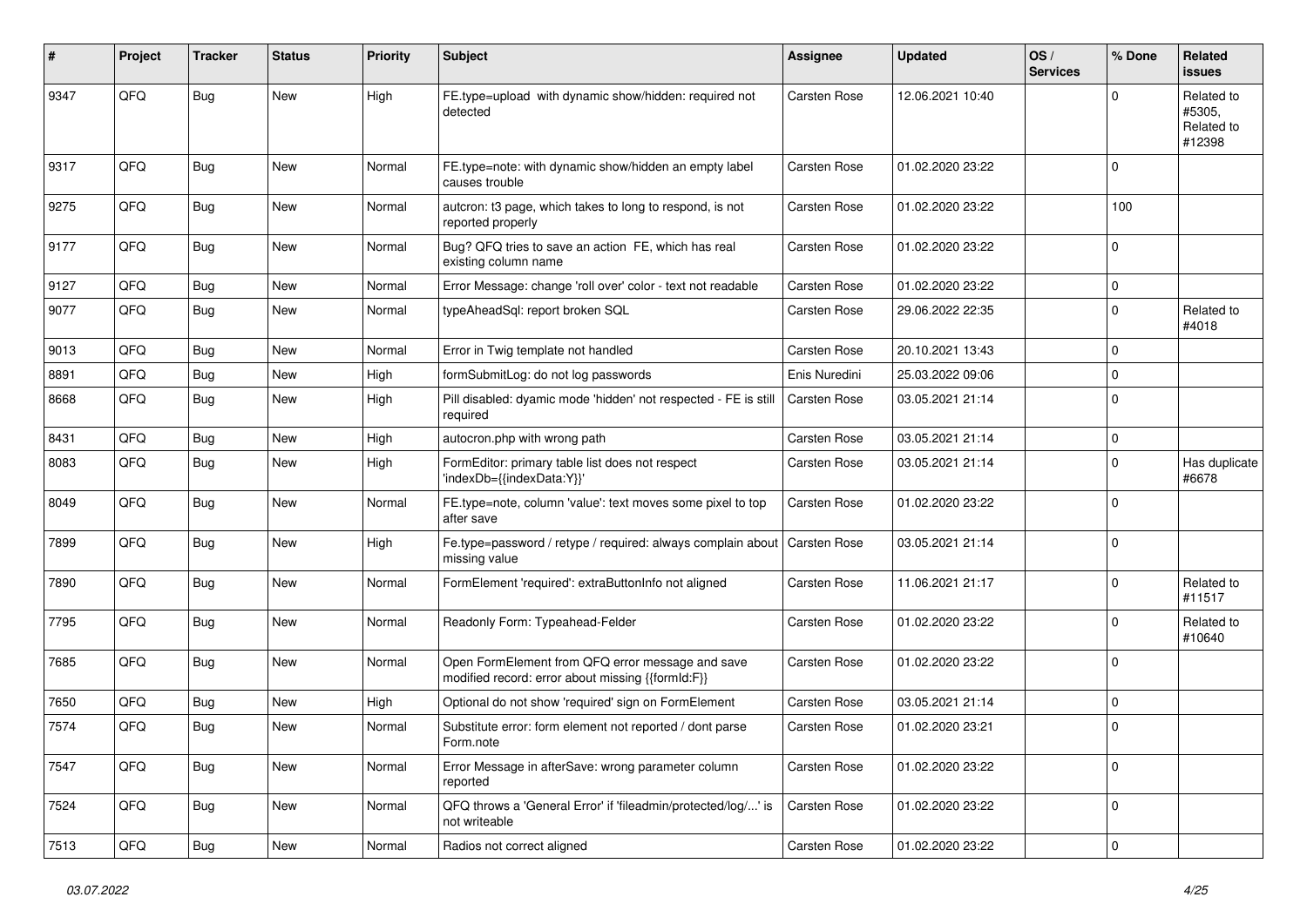| #     | Project | <b>Tracker</b> | <b>Status</b> | <b>Priority</b> | <b>Subject</b>                                                                                                   | Assignee        | <b>Updated</b>   | OS/<br><b>Services</b> | % Done      | Related<br><b>issues</b>                                               |
|-------|---------|----------------|---------------|-----------------|------------------------------------------------------------------------------------------------------------------|-----------------|------------------|------------------------|-------------|------------------------------------------------------------------------|
| 7512  | QFQ     | <b>Bug</b>     | New           | Normal          | FE: inputType=number >> 'pattern' is not respected                                                               | Carsten Rose    | 01.02.2020 23:22 |                        | $\Omega$    |                                                                        |
| 7261  | QFQ     | Bug            | New           | Normal          | Report pathFilename for user without path, only the filename                                                     | Carsten Rose    | 01.02.2020 23:21 |                        | $\Omega$    |                                                                        |
| 7219  | QFQ     | <b>Bug</b>     | New           | Normal          | typeSheadSgl / typeAheadSglPrefetch: change to curly<br>braces                                                   | Carsten Rose    | 01.02.2020 23:21 |                        | $\Omega$    |                                                                        |
| 7014  | QFQ     | Bug            | <b>New</b>    | Normal          | Sending invalid emails succeeds when<br>debug.redirectAllMailTo is set                                           | Carsten Rose    | 01.02.2020 23:21 |                        | $\Omega$    |                                                                        |
| 7002  | QFQ     | <b>Bug</b>     | <b>New</b>    | Normal          | Dynamic Update: row does not disappear / appear                                                                  | Carsten Rose    | 01.02.2020 23:22 |                        | $\Omega$    |                                                                        |
| 6912  | QFQ     | Bug            | <b>New</b>    | Normal          | error Message Var 'deadline' already set in SIP - in Form<br>with FE.value={{deadline:R:::{{deadlinePeriod:Y}}}} | Carsten Rose    | 01.02.2020 23:21 |                        | $\Omega$    |                                                                        |
| 6677  | QFQ     | Bug            | <b>New</b>    | Normal          | Error message FE Action Element: no/wrong FE reference<br>who cause the problem.                                 | Carsten Rose    | 01.02.2020 23:21 |                        | $\Omega$    |                                                                        |
| 6483  | QFQ     | <b>Bug</b>     | <b>New</b>    | Normal          | R Store funktioniert nicht bei 'Report Notation' im FE                                                           | Carsten Rose    | 01.02.2020 23:21 |                        | $\Omega$    |                                                                        |
| 6462  | QFQ     | <b>Bug</b>     | <b>New</b>    | Normal          | File Upload: Nutzlose Fehlermeldung wenn Datei zu gross                                                          | Carsten Rose    | 01.02.2020 23:21 |                        | $\Omega$    | Related to<br>#6139                                                    |
| 5576  | QFQ     | <b>Bug</b>     | New           | Normal          | Using MySQL 'DROP' requires privilege - wich is not really<br>necessary.                                         | Carsten Rose    | 01.02.2020 23:21 |                        | $\Omega$    |                                                                        |
| 5559  | QFQ     | <b>Bug</b>     | <b>New</b>    | Normal          | FE.type = Upload: 'accept' might contain variables                                                               | Carsten Rose    | 11.05.2020 21:23 |                        | $\mathbf 0$ |                                                                        |
| 5459  | QFQ     | <b>Bug</b>     | <b>New</b>    | High            | Multi DB: spread system tables between 'QFQ' and<br>'Data'-DB                                                    | Carsten Rose    | 03.05.2021 21:14 |                        | $\Omega$    | Related to<br>#4720                                                    |
| 5305  | QFQ     | <b>Bug</b>     | New           | Normal          | Upload FormElement: nicht disabled by readonly Form                                                              | Carsten Rose    | 16.06.2021 13:43 |                        | $\Omega$    | Related to<br>#9347,<br>Related to<br>#9834                            |
| 5221  | QFQ     | <b>Bug</b>     | <b>New</b>    | High            | Download Dialog: Bleibt stehen in FF wenn Datei<br>automatisch gespeichert wird.                                 | Carsten Rose    | 03.05.2021 21:14 |                        | $\Omega$    |                                                                        |
| 4756  | QFQ     | <b>Bug</b>     | <b>New</b>    | Normal          | Form dirty even nothing changes                                                                                  | Carsten Rose    | 11.12.2019 16:16 |                        | 0           |                                                                        |
| 3547  | QFQ     | <b>Bug</b>     | New           | Normal          | FE of type 'note' causes writing of empty fields.                                                                | Carsten Rose    | 01.02.2020 23:21 |                        | $\Omega$    |                                                                        |
| 14376 | QFQ     | Feature        | New           | Normal          | QFQ Bootstrap: if missing, create stored procedures                                                              | Enis Nuredini   | 19.06.2022 16:37 |                        | $\Omega$    |                                                                        |
| 14227 | QFQ     | Feature        | New           | Normal          | Selenium Konkurrenz: cypress.io                                                                                  | Enis Nuredini   | 28.05.2022 11:02 |                        | $\Omega$    |                                                                        |
| 14187 | QFQ     | Feature        | New           | High            | qfq.log: show current URL                                                                                        | Carsten Rose    | 28.05.2022 11:02 |                        | $\Omega$    | Related to<br>#13933,<br>Related to<br>#12532,<br>Related to<br>#11893 |
| 14185 | QFQ     | Feature        | New           | Normal          | External/Autocron.php - better suitable directory                                                                | Support: System | 28.05.2022 11:03 |                        | 0           |                                                                        |
| 14090 | QFQ     | Feature        | <b>New</b>    | Normal          | Nützliche _script funktionen                                                                                     | Carsten Rose    | 28.05.2022 11:03 |                        | 0           |                                                                        |
| 14028 | QFQ     | Feature        | New           | Normal          | Required notification: visual nicer                                                                              | Enis Nuredini   | 28.05.2022 11:01 |                        | $\mathbf 0$ |                                                                        |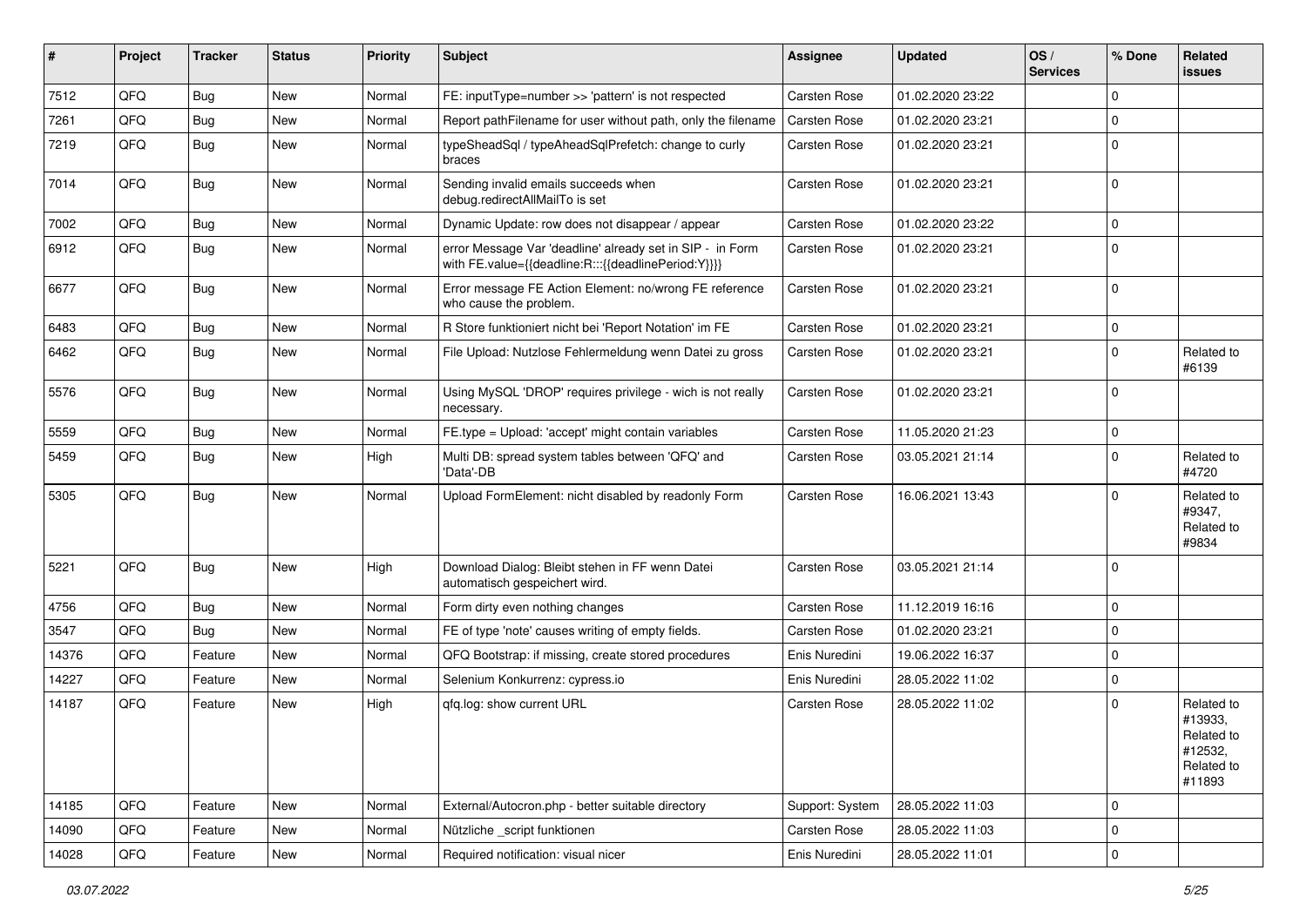| #     | Project | <b>Tracker</b> | <b>Status</b> | <b>Priority</b> | <b>Subject</b>                                                                                                                        | Assignee               | <b>Updated</b>   | OS/<br><b>Services</b> | % Done      | Related<br><b>issues</b>                                              |
|-------|---------|----------------|---------------|-----------------|---------------------------------------------------------------------------------------------------------------------------------------|------------------------|------------------|------------------------|-------------|-----------------------------------------------------------------------|
| 13945 | QFQ     | Feature        | New           | Normal          | As _link: content before/after link                                                                                                   | Enis Nuredini          | 28.05.2022 11:01 |                        | $\Omega$    | Related to<br>#12262                                                  |
| 13843 | QFQ     | Feature        | <b>New</b>    | Normal          | Create JWT via QFQ                                                                                                                    | <b>Carsten Rose</b>    | 19.03.2022 17:42 |                        | 0           |                                                                       |
| 13841 | QFQ     | Feature        | <b>New</b>    | Normal          | Create PDF via iText - evaluate                                                                                                       | <b>Carsten Rose</b>    | 19.03.2022 17:42 |                        | $\mathbf 0$ |                                                                       |
| 13757 | QFQ     | Feature        | New           | High            | QR / Bar-Code Plugin                                                                                                                  | Enis Nuredini          | 19.03.2022 17:43 |                        | $\mathbf 0$ |                                                                       |
| 13700 | QFQ     | Feature        | <b>New</b>    | Normal          | Redesign qfq.io Seite                                                                                                                 | <b>Carsten Rose</b>    | 19.03.2022 17:43 |                        | $\mathbf 0$ |                                                                       |
| 13609 | QFQ     | Feature        | New           | Normal          | QFQ Introduction: Seite aufloesen                                                                                                     | Philipp<br>Gröbelbauer | 28.05.2022 11:02 |                        | 0           |                                                                       |
| 13467 | QFQ     | Feature        | New           | Normal          | ChangeLog Generator                                                                                                                   | <b>Carsten Rose</b>    | 19.03.2022 17:46 |                        | $\mathbf 0$ | Related to<br>#11460                                                  |
| 13354 | QFQ     | Feature        | <b>New</b>    | Normal          | Using Websocket in QFQ                                                                                                                | Carsten Rose           | 10.11.2021 15:47 |                        | $\Omega$    |                                                                       |
| 12679 | QFQ     | Feature        | <b>New</b>    | Normal          | tablesorter: custom column width                                                                                                      | <b>Carsten Rose</b>    | 16.06.2021 11:10 |                        | $\mathbf 0$ |                                                                       |
| 12664 | QFQ     | Feature        | New           | Normal          | TinyMCE: report/remove malicous HTML/JS Code                                                                                          | Carsten Rose           | 19.03.2022 17:47 |                        | 0           | Related to<br>#14320                                                  |
| 12632 | QFQ     | Feature        | New           | Normal          | TinyMCE: Prepare CSS classes for images                                                                                               | <b>Carsten Rose</b>    | 04.06.2021 14:35 |                        | 100         | Blocked by<br>#12186                                                  |
| 12603 | QFQ     | Feature        | <b>New</b>    | Normal          | Dropdown (Select), Radio, checkbox:<br>itemListAlways={{!SELECT key, value}}                                                          | Carsten Rose           | 19.03.2022 17:47 |                        | $\mathbf 0$ |                                                                       |
| 12556 | QFQ     | Feature        | <b>New</b>    | Normal          | Pills Title: colored = static or dynamic on allrequiredgiven                                                                          | Benjamin Baer          | 19.03.2022 17:49 |                        | $\mathbf 0$ |                                                                       |
| 12544 | QFQ     | Feature        | New           | High            | a) ' AS _link' new also as ' AS _format', b) sortierung via<br>'display: none;', c) '_format' benoeitgt nicht zwingend<br>u/U/p/m/z/d | Carsten Rose           | 14.12.2021 16:03 |                        | $\mathbf 0$ |                                                                       |
| 12532 | QFQ     | Feature        | <b>New</b>    | High            | SIP-Parameter bei Seitenaufruf in Browser-Console<br>anzeigen                                                                         | <b>Carsten Rose</b>    | 07.12.2021 17:19 |                        | $\Omega$    | Related to<br>#11893.<br>Related to<br>#14187                         |
| 12490 | QFQ     | Feature        | New           | Normal          | Loading Plugins in QFQ - see what tinymce does. (lazy<br>loading)                                                                     | Benjamin Baer          | 08.06.2022 10:37 |                        | $\Omega$    | Related to<br>#12611,<br>Related to<br>#10013,<br>Related to<br>#7732 |
| 12480 | QFQ     | Feature        | <b>New</b>    | Normal          | If QFQ upgrade is running, block further request                                                                                      | <b>Carsten Rose</b>    | 03.05.2021 20:45 |                        | 0           |                                                                       |
| 12477 | QFQ     | Feature        | New           | Normal          | Support for refactoring: Form, FormElement, diverse<br>Tabellen/Spalten, tt-content Records                                           | Carsten Rose           | 03.05.2021 20:45 |                        | $\mathbf 0$ |                                                                       |
| 12476 | QFQ     | Feature        | New           | Normal          | clearMe: a) should trigger 'dirty', b) sticky on textarea resize                                                                      | Benjamin Baer          | 04.01.2022 08:40 |                        | $\mathbf 0$ | Related to<br>#9528                                                   |
| 12474 | QFQ     | Feature        | New           | Normal          | Check BaseConfigURL if it is given and the the last char is '/'                                                                       | Carsten Rose           | 03.05.2021 20:45 |                        | 0           |                                                                       |
| 12465 | QFG     | Feature        | New           | Normal          | QFQ Function: use in FE to fill StoreRecord                                                                                           | Carsten Rose           | 05.05.2021 21:58 |                        | $\mathbf 0$ |                                                                       |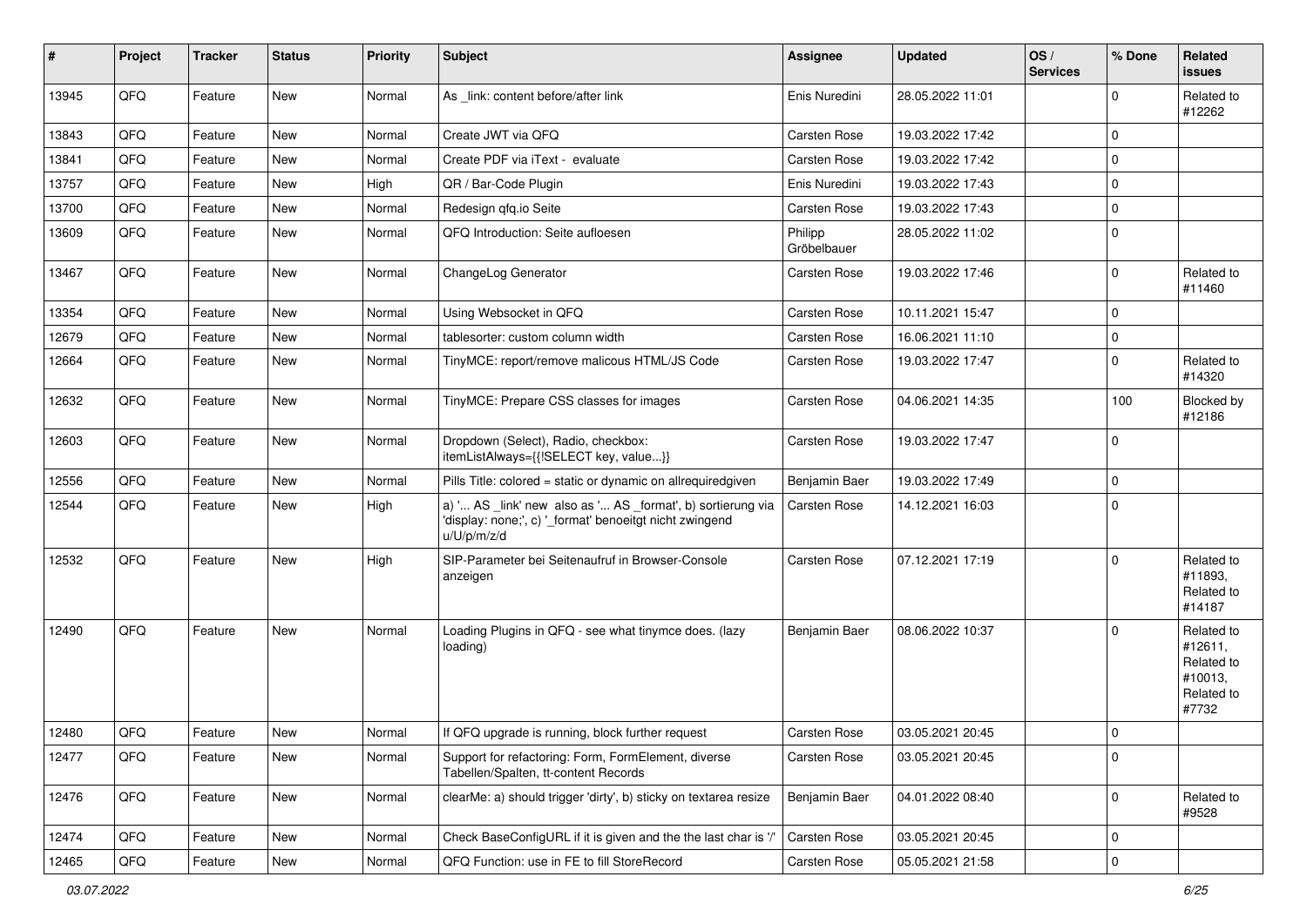| ∦     | Project | <b>Tracker</b> | <b>Status</b> | <b>Priority</b> | <b>Subject</b>                                                                                                 | <b>Assignee</b>                                        | <b>Updated</b>   | OS/<br><b>Services</b> | % Done      | <b>Related</b><br><b>issues</b>               |                      |
|-------|---------|----------------|---------------|-----------------|----------------------------------------------------------------------------------------------------------------|--------------------------------------------------------|------------------|------------------------|-------------|-----------------------------------------------|----------------------|
| 12413 | QFQ     | Feature        | <b>New</b>    | Normal          | STORE_TYPO3: enhance for {{be_users.email:T}},<br>{{fe users.email:T}}                                         | Carsten Rose                                           | 03.05.2021 20:45 |                        | $\Omega$    | Related to<br>#12412.<br>Related to<br>#10012 |                      |
| 12412 | QFQ     | Feature        | <b>New</b>    | Normal          | Action/Escape qualifier 'e' (empty), '0': if given, an empty<br>string (or '0') will be treated as 'not found' | Carsten Rose                                           | 08.05.2021 09:40 |                        | $\Omega$    | Related to<br>#12413,<br>Related to<br>#10012 |                      |
| 12400 | QFQ     | Feature        | New           | Normal          | Tutorial ist in QFQ Doku, Wird in der Suche gefunden, es<br>gibt aber kein Menupunkt - Inhalt ueberpruefen     | Carsten Rose                                           | 03.05.2021 20:45 |                        | $\Omega$    |                                               |                      |
| 12330 | QFQ     | Feature        | <b>New</b>    | Normal          | Copy to input field / text area / TinyMCE                                                                      | Carsten Rose                                           | 07.04.2021 09:01 |                        | $\mathbf 0$ |                                               |                      |
| 12269 | QFQ     | Feature        | New           | Normal          | 2FA - Login                                                                                                    | Carsten Rose                                           | 03.05.2021 20:45 |                        | $\mathbf 0$ |                                               |                      |
| 12186 | QFQ     | Feature        | <b>New</b>    | High            | TinyMCE Config für Objekte                                                                                     | Carsten Rose                                           | 07.12.2021 17:19 |                        | $\Omega$    | <b>Blocks</b><br>#12632                       |                      |
| 12163 | QFQ     | Feature        | <b>New</b>    | Normal          | Checkbox: table wrap                                                                                           | Carsten Rose                                           | 03.05.2021 20:51 |                        | $\Omega$    |                                               |                      |
| 12162 | QFQ     | Feature        | New           | Normal          | FE.type=sendmail: personalized mailing (several mails) via<br>template                                         | Carsten Rose                                           | 03.05.2021 20:45 |                        | $\Omega$    |                                               |                      |
| 12156 | QFQ     | Feature        | New           | Normal          | Form: Optional disable 'leave page'                                                                            |                                                        | 03.05.2021 20:45 |                        | $\mathbf 0$ |                                               |                      |
| 12146 | QFQ     | Feature        | New           | Normal          | Autocron Job: Anzeigen wann der naechste Job ausgefuehrt<br>wird, resp das er nicht ausgefuehrt wird           | Carsten Rose                                           | 15.03.2021 15:23 |                        | $\mathbf 0$ |                                               |                      |
| 12135 | QFQ     | Feature        | New           | Normal          | Subrecord: Notiz                                                                                               |                                                        | 24.04.2021 16:58 |                        | $\Omega$    |                                               |                      |
| 12119 | QFQ     | Feature        | New           | Normal          | AS paged: error message missing if there ist no 'r' argument.                                                  | Carsten Rose                                           | 03.05.2021 20:51 |                        | 0           |                                               |                      |
| 12109 | QFQ     | Feature        | <b>New</b>    | Normal          | Donwload Link: Plain, SIP, Persistent Link, Peristent SIP -<br>new notation                                    | Carsten Rose                                           | 03.05.2021 20:45 |                        | $\Omega$    | Related to<br>#12085                          |                      |
| 12039 | QFQ     | Feature        | New           | Normal          | Missing htmlSpecialChar() in pre processing on form submit                                                     |                                                        | 18.02.2021 00:09 |                        | $\mathbf 0$ | Related to<br>#14320                          |                      |
| 12038 | QFQ     | Feature        | <b>New</b>    | Normal          | a) STORE_VAR: filenameOnlyStripUniq, b) SP:<br>QSTRIPUNIQ()                                                    |                                                        | 17.02.2021 23:55 |                        | 0           |                                               |                      |
| 12024 | QFQ     | Feature        | New           | Normal          | Excel Export: text columns by default decode<br>htmlspeciachar()                                               | Carsten Rose                                           | 17.02.2021 23:55 |                        | $\Omega$    | Related to<br>#12022                          |                      |
| 12023 | QFQ     | Feature        | New           | Normal          | MySQL Stored Precdure: QDECODESPECIALCHAR()                                                                    | Carsten Rose                                           | 16.02.2021 11:16 |                        | $\Omega$    | Related to<br>#12022                          |                      |
| 11955 | QFQ     | Feature        | New           | Normal          | subrecord: new title option to set <th> attributes - e.g. to<br/>customize tablesorter options.</th>           | attributes - e.g. to<br>customize tablesorter options. | Carsten Rose     | 03.05.2021 20:47       |             | 0                                             | Related to<br>#11775 |
| 11893 | QFQ     | Feature        | New           | High            | Broken SIP: a) only report one time, b) only report in main<br>column                                          | Carsten Rose                                           | 12.05.2021 12:13 |                        | $\Omega$    | Related to<br>#12532,<br>Related to<br>#14187 |                      |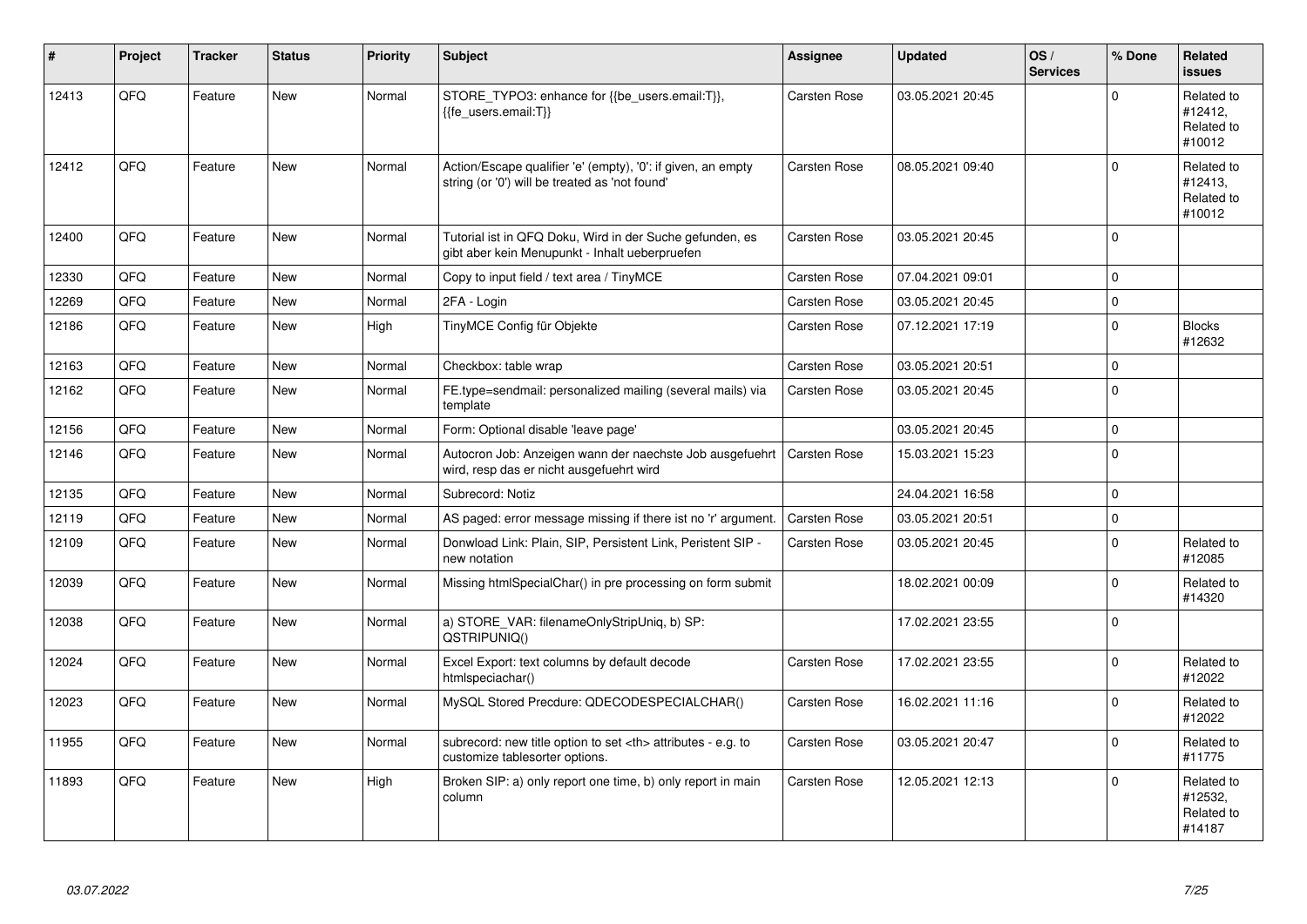| #     | Project | <b>Tracker</b> | <b>Status</b> | <b>Priority</b> | Subject                                                                               | Assignee            | <b>Updated</b>   | OS/<br><b>Services</b> | % Done      | Related<br>issues                            |
|-------|---------|----------------|---------------|-----------------|---------------------------------------------------------------------------------------|---------------------|------------------|------------------------|-------------|----------------------------------------------|
| 11892 | QFQ     | Feature        | <b>New</b>    | Normal          | tablesorter: columns with links are hard to order - new<br>qualifier 'Y: <ord>'</ord> | Enis Nuredini       | 23.03.2022 09:22 |                        | $\Omega$    |                                              |
| 11850 | QFQ     | Feature        | <b>New</b>    | Urgent          | Wizard Form: basierend auf einer Tabelle eine Form<br>anlegen.                        |                     | 03.05.2021 21:12 |                        | $\pmb{0}$   | Blocked by<br>#8082                          |
| 11775 | QFQ     | Feature        | <b>New</b>    | Normal          | Subrecord Tooltip pro Feld                                                            | Carsten Rose        | 18.12.2020 15:22 |                        | $\Omega$    | Related to<br>#11955                         |
| 11747 | QFQ     | Feature        | <b>New</b>    | Normal          | Maintenance Page with Redirect                                                        | Carsten Rose        | 03.05.2021 20:47 |                        | $\Omega$    | Related to<br>#11741                         |
| 11716 | QFQ     | Feature        | <b>New</b>    | Normal          | Form an beliebiger Stelle im Report anzeigen                                          |                     | 09.12.2020 09:47 |                        | $\Omega$    |                                              |
| 11702 | QFQ     | Feature        | New           | Normal          | HTML Special Char makes no sense for 'allbut' if '&' is<br>forbidden                  | Carsten Rose        | 07.12.2021 16:35 |                        | 0           | Related to<br>#5112,<br>Related to<br>#14320 |
| 11535 | QFQ     | Feature        | <b>New</b>    | Normal          | Ability to create SQL columns in frontend QFQ forms                                   |                     | 17.11.2020 12:11 |                        | $\mathbf 0$ |                                              |
| 11534 | QFQ     | Feature        | New           | Normal          | Report: Action on selected rows - Table batchprocessing<br>feature                    |                     | 18.11.2020 08:15 |                        | $\Omega$    |                                              |
| 11523 | QFQ     | Feature        | <b>New</b>    | Normal          | Mit dynamic Update erkennen, ob Upload gemacht wurde                                  | Carsten Rose        | 13.11.2020 15:07 |                        | 0           | Related to<br>#9533                          |
| 11516 | QFQ     | Feature        | <b>New</b>    | Normal          | Multi Page Form (Previous/Next Buttons)                                               | Carsten Rose        | 16.03.2021 17:52 |                        | 0           |                                              |
| 11504 | QFQ     | Feature        | <b>New</b>    | Normal          | Dynamic Update: Button text update for 'Save',' Close' &<br>'Delete'                  | Carsten Rose        | 12.11.2020 23:44 |                        | $\Omega$    |                                              |
| 11460 | QFQ     | Feature        | <b>New</b>    | Normal          | Easier creation of changelog: gitchangelog                                            | Carsten Rose        | 12.06.2021 10:20 |                        | $\Omega$    | Related to<br>#13467                         |
| 11080 | QFQ     | Feature        | <b>New</b>    | Normal          | Send MQTT messages                                                                    | Carsten Rose        | 29.08.2020 19:49 |                        | $\mathbf 0$ |                                              |
| 10996 | QFQ     | Feature        | <b>New</b>    | Normal          | Download video via sip: no seek                                                       | Carsten Rose        | 12.08.2020 14:18 |                        | $\Omega$    |                                              |
| 10979 | QFQ     | Feature        | <b>New</b>    | Normal          | Ajax Calls an API - dataReport                                                        | Carsten Rose        | 11.05.2022 12:15 |                        | 0           |                                              |
| 10976 | QFQ     | Feature        | New           | Normal          | Excel Export Verbesserungen                                                           | Carsten Rose        | 06.08.2020 10:56 |                        | $\Omega$    |                                              |
| 10874 | QFQ     | Feature        | New           | Normal          | Erstellen eines Foreign Keys in der Tabelle "FormElement"                             |                     | 13.07.2020 10:11 |                        | $\mathbf 0$ |                                              |
| 10819 | QFQ     | Feature        | <b>New</b>    | Normal          | Persistent SIP - second try                                                           | Carsten Rose        | 29.06.2020 23:02 |                        | $\pmb{0}$   | Related to<br>#6261                          |
| 10763 | QFQ     | Feature        | <b>New</b>    | Normal          | form accessed and submitted despite logout?                                           |                     | 16.06.2020 11:43 |                        | $\Omega$    |                                              |
| 10714 | QFQ     | Feature        | <b>New</b>    | Normal          | multi Table Form                                                                      | Carsten Rose        | 16.03.2021 18:44 |                        | 0           |                                              |
| 10593 | QFQ     | Feature        | New           | Normal          | label2: text behind input element                                                     | <b>Carsten Rose</b> | 16.05.2020 10:57 |                        | $\Omega$    |                                              |
| 10463 | QFQ     | Feature        | New           | Normal          | Report _link: expliztes setzen von HTML Tags (Bedarf fuer<br>'data-selenium' & 'id')  | Enis Nuredini       | 23.03.2022 09:23 |                        | $\Omega$    | Related to<br>#7648                          |
| 10384 | QFQ     | Feature        | New           | Normal          | Parameter Exchange QFQ Instances                                                      |                     | 07.05.2020 09:38 |                        | $\Omega$    |                                              |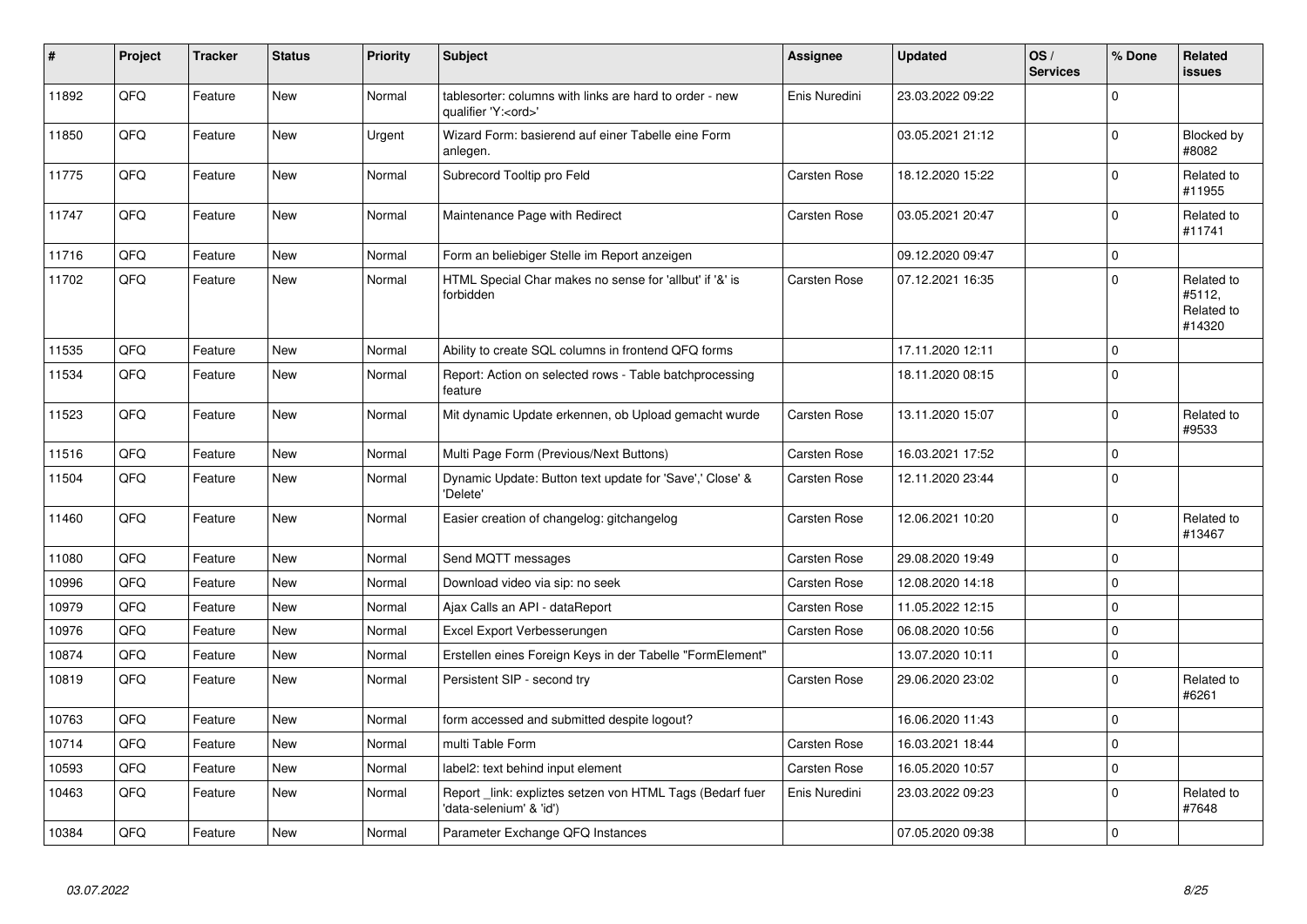| ∦     | Project        | <b>Tracker</b> | <b>Status</b> | <b>Priority</b> | Subject                                                                                                                               | <b>Assignee</b> | <b>Updated</b>   | OS/<br><b>Services</b> | % Done      | Related<br>issues                                                    |
|-------|----------------|----------------|---------------|-----------------|---------------------------------------------------------------------------------------------------------------------------------------|-----------------|------------------|------------------------|-------------|----------------------------------------------------------------------|
| 10345 | QFQ            | Feature        | New           | Normal          | Templates - Patterns QFQ Style                                                                                                        |                 | 03.05.2021 21:01 |                        | $\Omega$    | Related to<br>#10713                                                 |
| 10119 | QFQ            | Feature        | New           | Normal          | Dropdown (selectlist) & TypeAhead: format and catagorize<br>list                                                                      | Carsten Rose    | 07.05.2020 09:36 |                        | $\Omega$    |                                                                      |
| 10115 | QFQ            | Feature        | <b>New</b>    | Normal          | TypeAhead: static list                                                                                                                | Carsten Rose    | 26.02.2020 16:42 |                        | 100         |                                                                      |
| 10114 | QFQ            | Feature        | <b>New</b>    | High            | Symbol (Link): 'G:' (Glyphicon) replaced by 'i:' (icon)                                                                               |                 | 07.12.2021 17:19 |                        | $\Omega$    | Related to<br>#3797,<br>Related to<br>#4194                          |
| 10080 | QFQ            | Feature        | <b>New</b>    | Normal          | Popup on 'save' / 'close': configure dialog (answer<br>yes/no/cancle/)                                                                | Carsten Rose    | 28.03.2021 20:52 |                        | $\mathbf 0$ | Is duplicate<br>of #12262                                            |
| 10014 | QFQ            | Feature        | <b>New</b>    | Normal          | Manual.rst: describe behaviour and process order of<br>fillStoreVar, slaveId, sqlBefore,                                              | Carsten Rose    | 01.02.2020 22:31 |                        | $\Omega$    |                                                                      |
| 9983  | QFQ            | Feature        | <b>New</b>    | Normal          | Report Notation: new keyword 'range'                                                                                                  | Carsten Rose    | 01.02.2020 15:55 |                        | $\Omega$    |                                                                      |
| 9927  | QFQ            | Feature        | <b>New</b>    | Normal          | QFQ Update: a) Update nur machen wenn BE User<br>eingeloggt ist., b) Bei Fehler genaue Meldung welcher<br>Updateschritt Probleme hat. | Carsten Rose    | 22.01.2020 12:59 |                        | $\Omega$    |                                                                      |
| 9853  | QFQ            | Feature        | <b>New</b>    | Normal          | Check das SQL / QFQ / Mail Logfile geschrieben wird                                                                                   |                 | 09.01.2020 11:15 |                        | 0           |                                                                      |
| 9811  | QFQ            | Feature        | New           | Normal          | Report: tag every n'th row                                                                                                            | Carsten Rose    | 01.02.2020 23:22 |                        | $\Omega$    |                                                                      |
| 9781  | QFQ            | Feature        | <b>New</b>    | Normal          | Button: CSS class to make buttons smaller                                                                                             | Carsten Rose    | 01.02.2020 23:22 |                        | $\Omega$    |                                                                      |
| 9777  | QFQ            | Feature        | New           | Normal          | Logging QFQ Variables                                                                                                                 | Carsten Rose    | 16.12.2019 17:17 |                        | $\Omega$    |                                                                      |
| 9707  | QFQ            | Feature        | New           | Normal          | SIP security: encode pageId and check pageId on decode                                                                                | Carsten Rose    | 01.02.2020 23:22 |                        | $\mathbf 0$ |                                                                      |
| 9706  | QFQ            | Feature        | <b>New</b>    | Normal          | Multi File Upload (hidden template group)                                                                                             | Carsten Rose    | 01.02.2020 23:22 |                        | $\Omega$    | Related to<br>#7521,<br>Related to<br>#5562,<br>Related to<br>#13330 |
| 9602  | QFQ            | Feature        | <b>New</b>    | Normal          | Form definition as JSON                                                                                                               | Carsten Rose    | 01.02.2020 23:21 |                        | $\Omega$    | Related to<br>#9600                                                  |
| 9537  | QFQ            | Feature        | <b>New</b>    | Normal          | FormEditor: Edit fieldset in FrontEnd                                                                                                 | Carsten Rose    | 01.02.2020 23:22 |                        | $\Omega$    |                                                                      |
| 9352  | QFQ            | Feature        | New           | Normal          | FE 'Native' fire slaveld, sqlAfter, sqlIns                                                                                            | Carsten Rose    | 01.02.2020 23:22 |                        | $\mathbf 0$ |                                                                      |
| 9348  | $\mathsf{QFQ}$ | Feature        | New           | Normal          | defaultThumbnailSize: pre render thumbnails                                                                                           | Carsten Rose    | 12.06.2021 09:05 |                        | 0           |                                                                      |
| 9221  | QFQ            | Feature        | New           | Normal          | typeAhead: Zeichenlimite ausschalten                                                                                                  | Carsten Rose    | 29.06.2022 22:36 |                        | 0           |                                                                      |
| 9208  | QFQ            | Feature        | <b>New</b>    | Normal          | Manage 'recent' records                                                                                                               | Carsten Rose    | 01.02.2020 23:22 |                        | 0           |                                                                      |
| 9136  | QFQ            | Feature        | New           | Normal          | Create ZIP files with dynamic PDFs                                                                                                    | Carsten Rose    | 01.02.2020 23:22 |                        | 0           |                                                                      |
| 9129  | QFQ            | Feature        | New           | Normal          | sqlValidate: Message as notification, not as error                                                                                    | Carsten Rose    | 01.02.2020 23:22 |                        | 0           | Related to<br>#9128                                                  |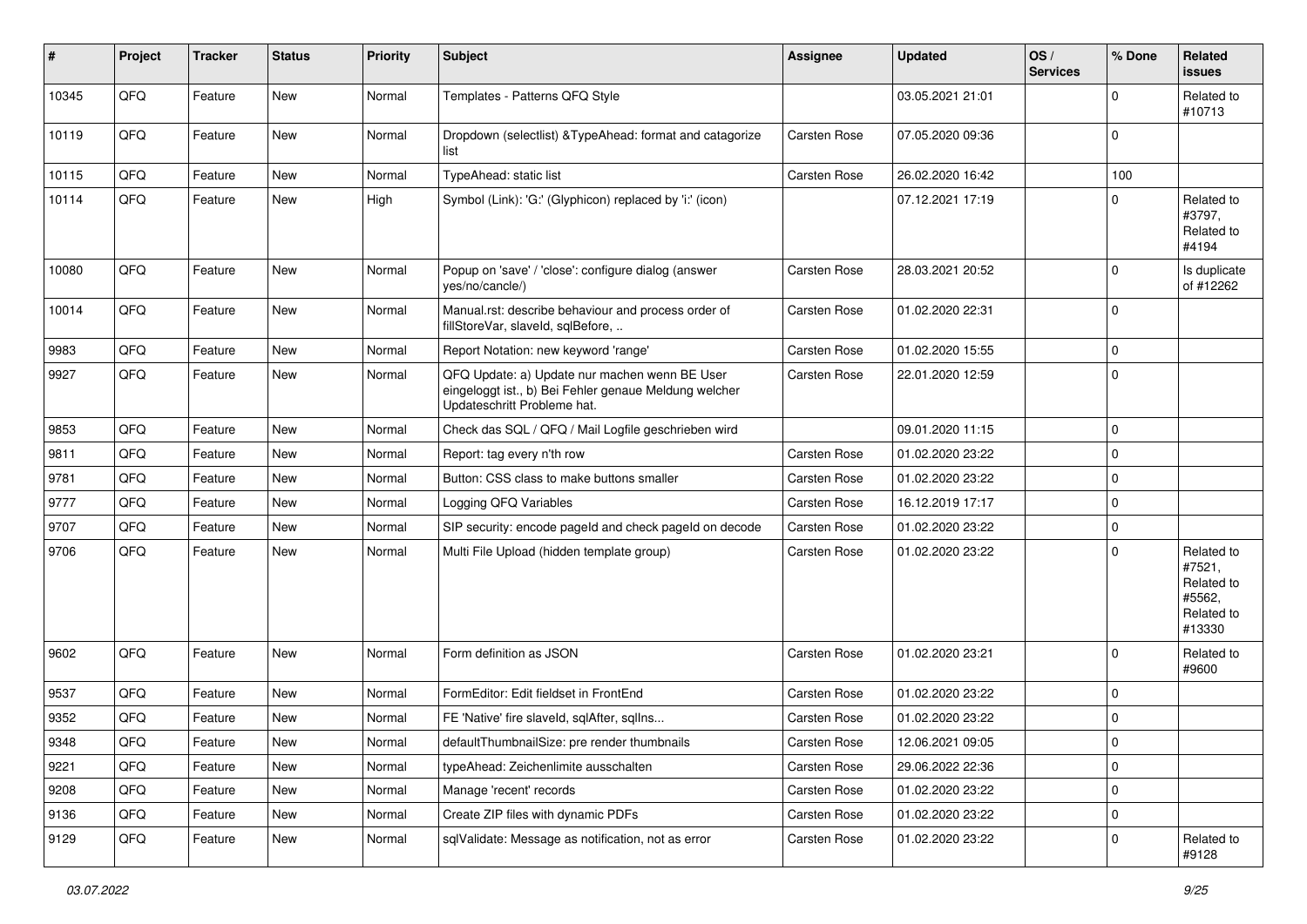| #    | Project | <b>Tracker</b> | <b>Status</b> | <b>Priority</b> | Subject                                                                                                | Assignee     | <b>Updated</b>   | OS/<br><b>Services</b> | % Done      | Related<br><b>issues</b> |
|------|---------|----------------|---------------|-----------------|--------------------------------------------------------------------------------------------------------|--------------|------------------|------------------------|-------------|--------------------------|
| 9128 | QFQ     | Feature        | <b>New</b>    | Normal          | Error Message: not replaced variables- a) replace back to<br>'{{', b) underline                        | Carsten Rose | 01.02.2020 23:22 |                        | $\Omega$    | Related to<br>#9129      |
| 8975 | QFQ     | Feature        | New           | Normal          | Report Notation: 2.0                                                                                   | Carsten Rose | 01.02.2020 23:22 |                        | $\Omega$    | Related to<br>#8963      |
| 8962 | QFQ     | Feature        | <b>New</b>    | High            | allow for form fields with identical names                                                             | Carsten Rose | 03.05.2021 21:14 |                        | $\mathbf 0$ |                          |
| 8806 | QFQ     | Feature        | <b>New</b>    | Normal          | <b>SQL Function nl2br</b>                                                                              | Carsten Rose | 01.02.2020 23:22 |                        | $\Omega$    |                          |
| 8719 | QFQ     | Feature        | <b>New</b>    | Normal          | extraButtonLock: add support for 0/1                                                                   | Carsten Rose | 01.02.2020 23:22 |                        | 0           |                          |
| 8702 | QFQ     | Feature        | <b>New</b>    | Normal          | Load Record which is locked: missing user info                                                         | Carsten Rose | 11.12.2019 16:16 |                        | $\Omega$    | Related to<br>#9789      |
| 8336 | QFQ     | Feature        | <b>New</b>    | Normal          | Form > modified > Close New: a) Optional disable popup, b)<br>custom text, c) mode on save: close stay | Carsten Rose | 01.02.2020 23:22 |                        | $\mathbf 0$ | Related to<br>#8335      |
| 8217 | QFQ     | Feature        | New           | Normal          | if-elseif-else construct                                                                               | Carsten Rose | 16.03.2021 18:41 |                        | $\Omega$    | Related to<br>#10716     |
| 8187 | QFQ     | Feature        | New           | Normal          | Subrecord: enable/hide new button - make new/edit/delete<br>customizeable.                             | Carsten Rose | 06.03.2021 18:44 |                        | $\mathbf 0$ | Related to<br>#11326     |
| 8089 | QFQ     | Feature        | <b>New</b>    | Normal          | Copy/Paste for FormElements                                                                            | Carsten Rose | 01.02.2020 23:22 |                        | $\mathbf 0$ |                          |
| 7924 | QFQ     | Feature        | <b>New</b>    | Normal          | Radio/Checkbox with Tooltip                                                                            | Carsten Rose | 01.02.2020 23:22 |                        | $\mathbf 0$ |                          |
| 7920 | QFQ     | Feature        | New           | Normal          | FE: Syntax Highlight, Zeinlenumbruch                                                                   | Carsten Rose | 01.02.2020 10:03 |                        | 0           |                          |
| 7850 | QFQ     | Feature        | <b>New</b>    | High            | Upload records: non 'pathFileName' column                                                              | Carsten Rose | 03.05.2021 21:14 |                        | $\mathbf 0$ |                          |
| 7812 | QFQ     | Feature        | <b>New</b>    | Normal          | FE 'Subrecord' - new option 'subrecordShowFilter',<br>'subrecordPaging'                                | Carsten Rose | 01.02.2020 23:22 |                        | $\Omega$    |                          |
| 7683 | QFQ     | Feature        | <b>New</b>    | Normal          | Special column names in '{{ SELECT  AS _link }}' should<br>be detected                                 | Carsten Rose | 01.02.2020 23:21 |                        | $\mathbf 0$ |                          |
| 7681 | QFQ     | Feature        | <b>New</b>    | Normal          | Optional switch off 'check for modified record'                                                        | Carsten Rose | 01.02.2020 23:21 |                        | $\mathbf 0$ |                          |
| 7660 | QFQ     | Feature        | <b>New</b>    | Normal          | IMAP: import mails to DB, move / delete mails                                                          | Carsten Rose | 01.02.2020 09:52 |                        | 0           |                          |
| 7521 | QFQ     | Feature        | New           | Normal          | TemplateGroup: fe.type=upload                                                                          | Carsten Rose | 01.02.2020 23:21 |                        | 0           | Related to<br>#9706      |
| 7520 | QFQ     | Feature        | <b>New</b>    | Normal          | QR Code:  AS _qr ( AS _link)                                                                           | Carsten Rose | 01.02.2020 23:22 |                        | $\Omega$    |                          |
| 7519 | QFQ     | Feature        | New           | Normal          | Select: Multi                                                                                          | Carsten Rose | 01.02.2020 23:22 |                        | $\mathbf 0$ |                          |
| 7481 | QFQ     | Feature        | New           | Normal          | Detect 'BaseUrl' automatically                                                                         | Carsten Rose | 01.02.2020 23:21 |                        | 0           |                          |
| 7480 | QFQ     | Feature        | <b>New</b>    | Normal          | Record History (Undo / Redo)                                                                           | Carsten Rose | 11.12.2019 16:16 |                        | 0           | Related to<br>#2361      |
| 7342 | QFQ     | Feature        | New           | Normal          | add content = hide_this                                                                                | Carsten Rose | 01.02.2020 23:21 |                        | $\mathbf 0$ |                          |
| 7280 | QFQ     | Feature        | New           | Normal          | recently used table                                                                                    | Carsten Rose | 01.02.2020 23:21 |                        | $\pmb{0}$   |                          |
| 7239 | QFQ     | Feature        | New           | Normal          | TinyMCE: html tag whitelist                                                                            | Carsten Rose | 01.02.2020 23:21 |                        | 0           | Related to<br>#14320     |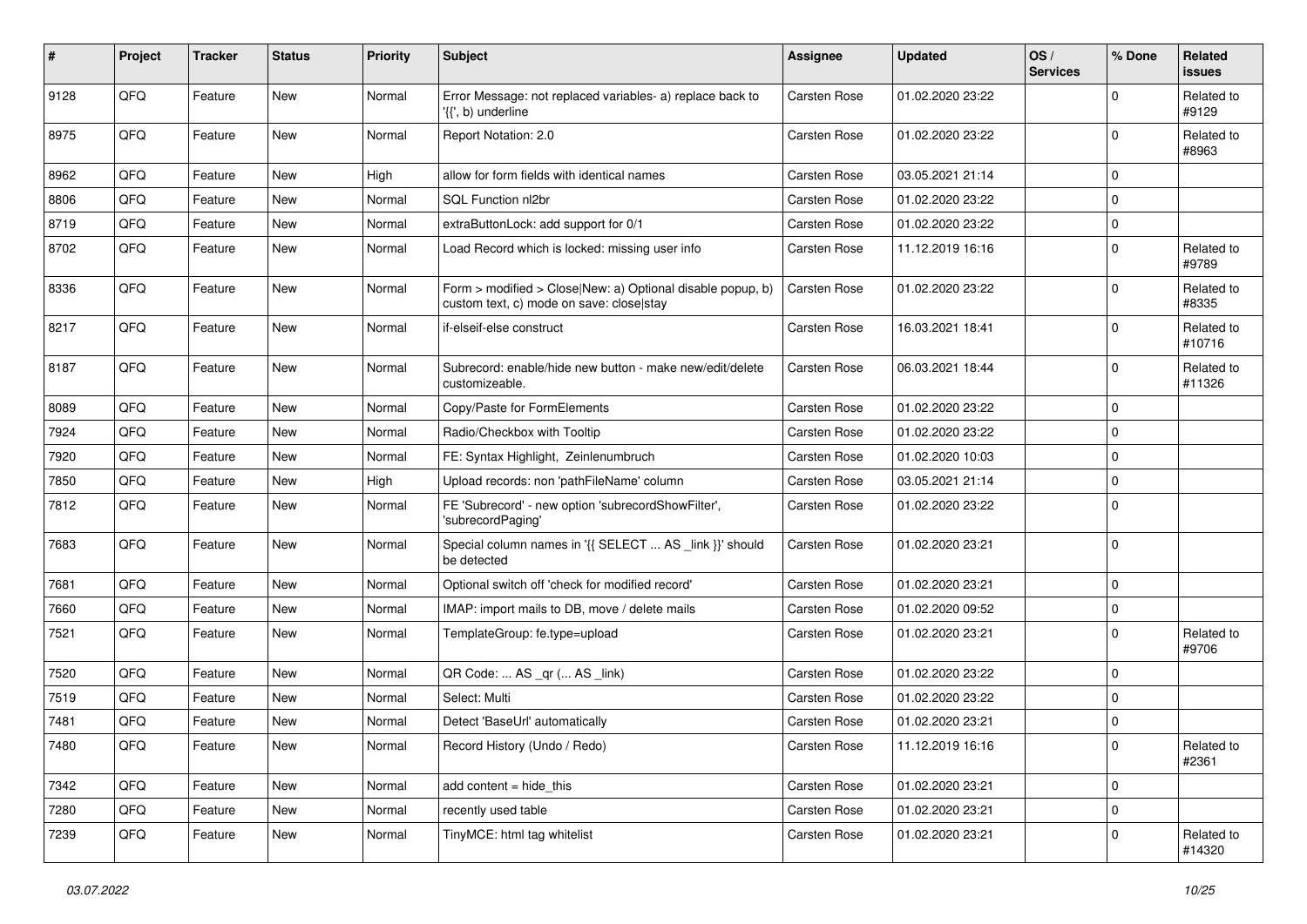| $\vert$ # | Project | <b>Tracker</b> | <b>Status</b> | <b>Priority</b> | <b>Subject</b>                                                                                                             | <b>Assignee</b> | <b>Updated</b>   | OS/<br><b>Services</b> | % Done      | Related<br>issues                           |
|-----------|---------|----------------|---------------|-----------------|----------------------------------------------------------------------------------------------------------------------------|-----------------|------------------|------------------------|-------------|---------------------------------------------|
| 7175      | QFQ     | Feature        | <b>New</b>    | Normal          | Upload: md5 hash as filename                                                                                               | Carsten Rose    | 01.02.2020 23:21 |                        | $\Omega$    |                                             |
| 7119      | QFQ     | Feature        | New           | Normal          | Upload: scaleDownWidth, scaleDownHeight                                                                                    | Carsten Rose    | 01.02.2020 23:21 |                        | $\mathbf 0$ |                                             |
| 7109      | QFQ     | Feature        | New           | Normal          | Dynamic Updates: row/element hide                                                                                          | Carsten Rose    | 01.02.2020 23:22 |                        | $\mathbf 0$ | Has duplicate<br>#4081                      |
| 7102      | QFQ     | Feature        | New           | Normal          | Comment sign in report: '#' and '--'                                                                                       | Carsten Rose    | 01.02.2020 23:21 |                        | $\Omega$    |                                             |
| 7099      | QFQ     | Feature        | <b>New</b>    | Normal          | Redesign FormEditor                                                                                                        | Carsten Rose    | 01.02.2020 23:21 |                        | $\Omega$    |                                             |
| 6855      | QFQ     | Feature        | New           | Normal          | With {{feUser:U}}!={{feUser:T}}: Save / Delete: only possible<br>with {{feUserSave:U}}='yes' and '{{feUserDelete:U}}='yes' | Carsten Rose    | 01.02.2020 23:21 |                        | $\mathbf 0$ |                                             |
| 6765      | QFQ     | Feature        | <b>New</b>    | Normal          | Moeglichkeit via QFQ eigene Logs zu schreiben                                                                              | Carsten Rose    | 01.02.2020 23:21 |                        | $\Omega$    |                                             |
| 6723      | QFQ     | Feature        | New           | Normal          | Report QFQ Installation and Version                                                                                        | Carsten Rose    | 12.06.2021 09:07 |                        | 0           |                                             |
| 6609      | QFQ     | Feature        | New           | Normal          | Formlet: JSON API erweitern                                                                                                | Carsten Rose    | 01.02.2020 23:21 |                        | 50          |                                             |
| 6602      | QFQ     | Feature        | New           | Normal          | Formlet: in Report auf Mausklick ein mini-form oeffnen                                                                     | Carsten Rose    | 11.12.2019 16:16 |                        | $\Omega$    |                                             |
| 6594      | QFQ     | Feature        | New           | Normal          | Excel: on download, check if there is a valid sip                                                                          | Carsten Rose    | 01.02.2020 23:21 |                        | $\mathbf 0$ |                                             |
| 6437      | QFQ     | Feature        | New           | Normal          | Neuer Mode Button bei FormElementen                                                                                        | Carsten Rose    | 01.02.2020 23:21 |                        | $\Omega$    | Related to<br>#9668,<br>Blocked by<br>#9678 |
| 6292      | QFQ     | Feature        | <b>New</b>    | Normal          | Download: File speichern mit Hash aber original Filename in<br>der Datenbank vermerken fuer Downloads                      | Carsten Rose    | 01.02.2020 23:21 |                        | $\mathbf 0$ |                                             |
| 6289      | QFQ     | Feature        | <b>New</b>    | Normal          | Form: Log                                                                                                                  | Carsten Rose    | 01.02.2020 23:21 |                        | $\mathbf 0$ |                                             |
| 6261      | QFQ     | Feature        | New           | Normal          | Persistent SIP                                                                                                             | Carsten Rose    | 12.06.2021 09:07 |                        | $\Omega$    | Related to<br>#10819                        |
| 5782      | QFQ     | Feature        | New           | Normal          | NextCloud API                                                                                                              | Carsten Rose    | 01.02.2020 10:02 |                        | 0           |                                             |
| 5715      | QFQ     | Feature        | <b>New</b>    | High            | PDF Caching                                                                                                                | Carsten Rose    | 03.05.2021 21:14 |                        | $\mathbf 0$ | Related to<br>#5851,<br>Related to<br>#6357 |
| 5345      | QFQ     | Feature        | New           | Normal          | Report: UPDATE / INSERT / DELETE statements should<br>trigger subgueries, depending on the result.                         | Carsten Rose    | 27.05.2020 16:11 |                        | $\Omega$    |                                             |
| 5131      | QFQ     | Feature        | New           | Normal          | Activate Spin Gear ('wait/busy' indicator) via LINK attribute                                                              | Carsten Rose    | 01.02.2020 23:21 |                        | $\Omega$    |                                             |
| 4413      | QFQ     | Feature        | New           | Normal          | fieldset: show/hidden, modeSql, dynamicUpdate                                                                              | Carsten Rose    | 09.02.2022 15:19 |                        | $\mathbf 0$ |                                             |
| 4250      | QFQ     | Feature        | New           | Normal          | AutoCron in QFQ via PHP                                                                                                    | Carsten Rose    | 01.02.2020 23:21 |                        | 0           | Related to<br>#3292,<br>Related to<br>#3291 |
| 4082      | QFQ     | Feature        | New           | Normal          | Dynamic Update: modeSql - useful default                                                                                   | Carsten Rose    | 01.02.2020 23:22 |                        | 0           |                                             |
| 4050      | QFQ     | Feature        | New           | Normal          | sql.log: 1) FormElement ID which causes a specific action,<br>2) Result in the same row.                                   | Carsten Rose    | 15.04.2020 11:35 |                        | 0           | Related to<br>#5458                         |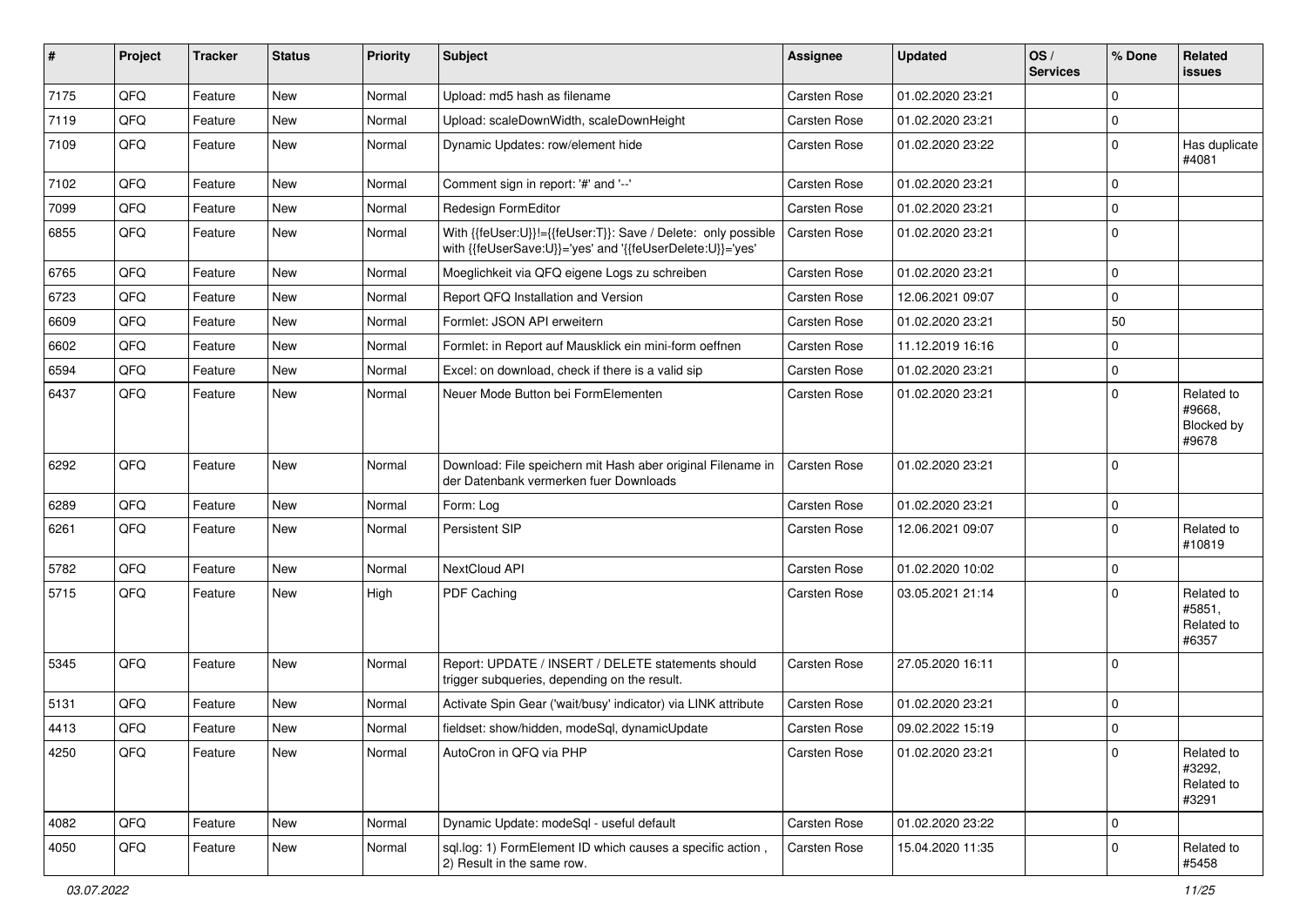| #     | Project | <b>Tracker</b> | <b>Status</b> | <b>Priority</b> | <b>Subject</b>                                                                                           | <b>Assignee</b> | <b>Updated</b>   | OS/<br><b>Services</b> | % Done       | Related<br><b>issues</b>                                                |
|-------|---------|----------------|---------------|-----------------|----------------------------------------------------------------------------------------------------------|-----------------|------------------|------------------------|--------------|-------------------------------------------------------------------------|
| 4023  | QFQ     | Feature        | <b>New</b>    | Normal          | prepared statements - FE action: salveld, sqllnsert,<br>sqlUpdate, sqlDelete, sqlBefore, sqlAfter        | Carsten Rose    | 11.12.2019 16:15 |                        | $\mathbf 0$  |                                                                         |
| 4018  | QFQ     | Feature        | <b>New</b>    | Normal          | typeahead: long query parameter / answer triggers 'Attack<br>detected' and purges current SIP storage.   | Carsten Rose    | 29.06.2022 22:46 |                        | $\mathbf 0$  | Related to<br>#9077                                                     |
| 3864  | QFQ     | Feature        | <b>New</b>    | Normal          | Encrypt / decrypt field                                                                                  | Enis Nuredini   | 30.06.2022 16:29 |                        | $\mathbf 0$  |                                                                         |
| 3727  | QFQ     | Feature        | <b>New</b>    | High            | Security: Session Hijacking erschweren                                                                   | Carsten Rose    | 03.05.2021 21:14 |                        | $\mathbf 0$  |                                                                         |
| 3504  | QFQ     | Feature        | <b>New</b>    | Normal          | Logging: welche Action FEs werden wann wie ausgefuehrt                                                   | Carsten Rose    | 01.02.2020 23:21 |                        | $\mathbf{0}$ | Related to<br>#5458,<br>Related to<br>#4092                             |
| 3432  | QFQ     | Feature        | <b>New</b>    | Normal          | subrecord: dynamicUpdate                                                                                 | Carsten Rose    | 11.06.2020 21:10 |                        | $\Omega$     | Related to<br>#5691                                                     |
| 2361  | QFQ     | Feature        | New           | Normal          | Logging wer/wann/wo welches Formular aufgerufen hat                                                      | Carsten Rose    | 11.12.2019 16:15 |                        | $\mathbf{0}$ | Related to<br>#4432,<br>Related to<br>#7480                             |
| 14283 | QFQ     | <b>Bug</b>     | Priorize      | Normal          | HEIC / HEIF convert doesn't trigger                                                                      | Carsten Rose    | 19.06.2022 16:37 |                        | $\mathbf 0$  |                                                                         |
| 13943 | QFQ     | <b>Bug</b>     | Priorize      | Normal          | unable to find formgroup                                                                                 | Enis Nuredini   | 28.05.2022 11:03 |                        | $\mathbf 0$  |                                                                         |
| 12325 | QFQ     | <b>Bug</b>     | Priorize      | Normal          | MultiDB form.dblndex not working for report syntax                                                       | Carsten Rose    | 07.09.2021 13:37 |                        | $\Omega$     | Related to<br>#12145,<br>Related to<br>#12314                           |
| 9975  | QFQ     | <b>Bug</b>     | Priorize      | Normal          | Dropdown Menu: 'r:3' broken                                                                              | Carsten Rose    | 01.02.2020 10:13 |                        | $\mathbf 0$  |                                                                         |
| 9958  | QFQ     | <b>Bug</b>     | Priorize      | Normal          | Broken subrecord query: no error message                                                                 | Carsten Rose    | 05.02.2021 15:15 |                        | $\mathbf 0$  |                                                                         |
| 9947  | QFQ     | <b>Bug</b>     | Priorize      | Normal          | Unwanted error message if missing 'typeAheadSqlPrefetch'                                                 | Carsten Rose    | 01.02.2020 10:13 |                        | $\mathbf 0$  |                                                                         |
| 9862  | QFQ     | <b>Bug</b>     | Priorize      | Normal          | Failed writing to sql mail qfq.log should throw an exception                                             | Carsten Rose    | 01.02.2020 10:13 |                        | $\mathbf 0$  |                                                                         |
| 9834  | QFQ     | <b>Bug</b>     | Priorize      | Normal          | Input elements with tag 'disabled' are missing on<br>form-submit: server option 'processReadOnly' broken | Carsten Rose    | 07.12.2021 16:43 |                        | $\mathbf 0$  | Related to<br>#9691,<br>Related to<br>#5305, Has<br>duplicate<br>#12331 |
| 9534  | QFQ     | Bug            | Priorize      | Urgent          | FE.type=upload: 'Unknown Mode: ID"                                                                       | Carsten Rose    | 03.05.2021 21:14 |                        | $\mathbf{0}$ | Related to<br>#9532                                                     |
| 9173  | QFQ     | Bug            | Priorize      | Urgent          | Stale Record Lock: Firefox                                                                               | Carsten Rose    | 03.05.2021 21:14 |                        | $\mathbf 0$  | Related to<br>#9789                                                     |
| 9121  | QFQ     | <b>Bug</b>     | Priorize      | High            | sip links have r and dblndexData set                                                                     | Carsten Rose    | 12.06.2021 10:41 |                        | $\mathbf 0$  |                                                                         |
| 8037  | QFQ     | Bug            | Priorize      | Normal          | FE.type=upload (advanced mode): {{slaveld:V}} missing<br>during dynamic update                           | Carsten Rose    | 01.02.2020 10:13 |                        | $\mathbf 0$  |                                                                         |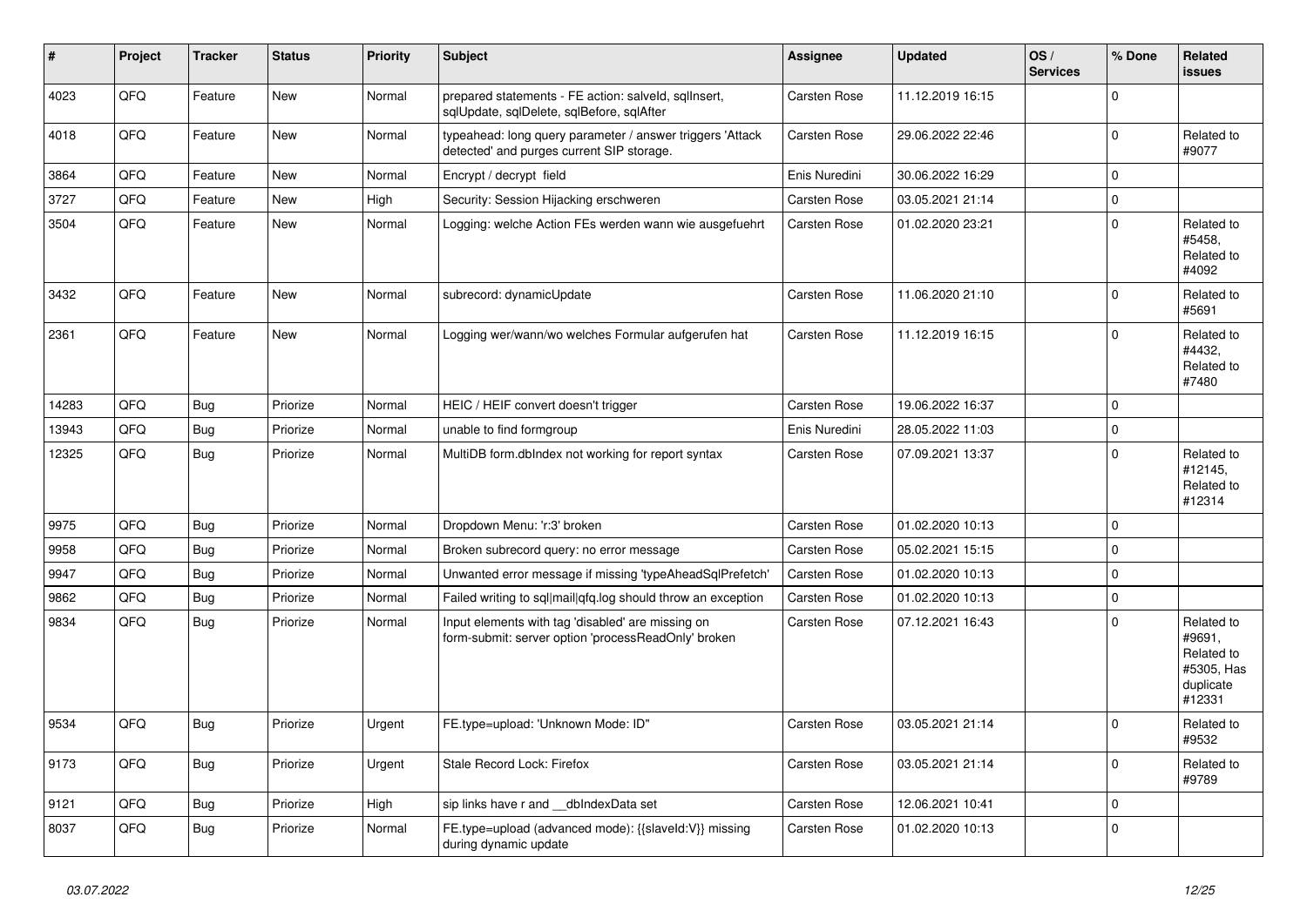| #     | Project | <b>Tracker</b> | <b>Status</b> | <b>Priority</b> | <b>Subject</b>                                                                                      | Assignee      | <b>Updated</b>   | OS/<br><b>Services</b> | % Done      | Related<br>issues                                                      |
|-------|---------|----------------|---------------|-----------------|-----------------------------------------------------------------------------------------------------|---------------|------------------|------------------------|-------------|------------------------------------------------------------------------|
| 7656  | QFQ     | <b>Bug</b>     | Priorize      | Normal          | FE with required, 'pattern' and 'extraButtonLock': always<br>complain about missing value           | Carsten Rose  | 01.02.2020 10:13 |                        | $\Omega$    |                                                                        |
| 7616  | QFQ     | <b>Bug</b>     | Priorize      | Normal          | Selectlist with Enum & Dynamic Update                                                               | Carsten Rose  | 01.02.2020 10:13 |                        | $\Omega$    |                                                                        |
| 6574  | QFQ     | Bug            | Priorize      | Normal          | qfq.log: Fehlermeldung wurde angezeigt, aber nicht geloggt                                          | Carsten Rose  | 01.02.2020 10:13 |                        | $\Omega$    |                                                                        |
| 6566  | QFQ     | <b>Bug</b>     | Priorize      | Normal          | Link Function 'delete': provided parameter missing on page<br>reload                                | Benjamin Baer | 03.01.2022 08:08 |                        | $\Omega$    |                                                                        |
| 6140  | QFQ     | <b>Bug</b>     | Priorize      | Normal          | QFQ DnD Sort: Locked fields                                                                         | Benjamin Baer | 21.03.2022 09:56 |                        | $\Omega$    |                                                                        |
| 6116  | QFQ     | <b>Bug</b>     | Priorize      | High            | value of checkbox not saved                                                                         | Carsten Rose  | 07.12.2021 17:19 |                        | $\Omega$    |                                                                        |
| 4457  | QFQ     | <b>Bug</b>     | Priorize      | Normal          | typeahead: pressing return to select an item, saves the form<br>and closes the form.                | Benjamin Baer | 03.01.2022 08:01 |                        | $\Omega$    | Related to<br>#4398                                                    |
| 3782  | QFQ     | <b>Bug</b>     | Priorize      | Normal          | Bei fehlerhafter Eingabe (z.B. Datum) sollte das erwartete<br>Format angezeigt werden               | Carsten Rose  | 01.02.2020 10:13 |                        | $\Omega$    |                                                                        |
| 2665  | QFQ     | Bug            | Priorize      | Normal          | Dynamic Update funktioniert nicht, wenn beim<br>entsprechenden FormElement eine size angegeben ist. | Benjamin Baer | 03.01.2022 08:12 |                        | 30          |                                                                        |
| 14371 | QFQ     | Feature        | Priorize      | Normal          | LDAP via REPORT                                                                                     | Carsten Rose  | 19.06.2022 16:37 |                        | $\Omega$    |                                                                        |
| 14290 | QFQ     | Feature        | Priorize      | Normal          | FormEditor: Show Table Definition                                                                   | Carsten Rose  | 19.06.2022 16:37 |                        | $\Omega$    |                                                                        |
| 13900 | QFQ     | Feature        | Priorize      | Normal          | Selenium: Check das Cookie/PDF funktioniert                                                         | Enis Nuredini | 25.03.2022 12:45 |                        | $\Omega$    |                                                                        |
| 12504 | QFQ     | Feature        | Priorize      | Normal          | sql.log: report fe.id                                                                               | Carsten Rose  | 05.05.2021 22:09 |                        | $\Omega$    |                                                                        |
| 12503 | QFQ     | Feature        | Priorize      | Normal          | Detect dangerous UPDATE statement with missing WHERE                                                | Carsten Rose  | 05.05.2021 22:09 |                        | $\Omega$    |                                                                        |
| 12452 | QFQ     | Feature        | Priorize      | Normal          | BaseURL: alsways with '/' at the end                                                                | Carsten Rose  | 19.06.2022 13:45 |                        | $\Omega$    | Related to<br>#10782                                                   |
| 11320 | QFQ     | Feature        | Priorize      | Normal          | Typo3 Version 10 support                                                                            | Carsten Rose  | 05.05.2021 22:09 |                        | $\Omega$    |                                                                        |
| 10569 | QFQ     | Feature        | Priorize      | Normal          | link blank more safe                                                                                | Enis Nuredini | 25.03.2022 12:44 |                        | $\Omega$    |                                                                        |
| 10015 | QFQ     | Feature        | Priorize      | Normal          | Monospace in Textarea                                                                               | Carsten Rose  | 03.02.2020 13:40 |                        | $\Omega$    |                                                                        |
| 10012 | QFQ     | Feature        | Priorize      | Normal          | redirectAllMailTo: {{beEmail:T}}                                                                    | Carsten Rose  | 08.05.2021 09:54 |                        | $\Omega$    | Related to<br>#12412,<br>Related to<br>#12413,<br>Related to<br>#10011 |
| 10011 | QFQ     | Feature        | Priorize      | Normal          | Offer new STORE TYPO3 Variable 'beUser', 'beEmail'                                                  | Carsten Rose  | 08.05.2021 09:51 |                        | $\Omega$    | Related to<br>#10012,<br>Related to<br>#12511                          |
| 10005 | QFQ     | Feature        | Priorize      | Normal          | Report / special column name:  AS _calendar                                                         | Carsten Rose  | 03.06.2020 17:28 |                        | 0           |                                                                        |
| 10003 | QFQ     | Feature        | Priorize      | Normal          | fieldset: stronger visualize group                                                                  | Benjamin Baer | 12.02.2020 08:13 |                        | $\mathbf 0$ |                                                                        |
| 9968  | QFG     | Feature        | Priorize      | Normal          | Tooltip in Links for Developer                                                                      | Carsten Rose  | 01.02.2020 23:17 |                        | 0           |                                                                        |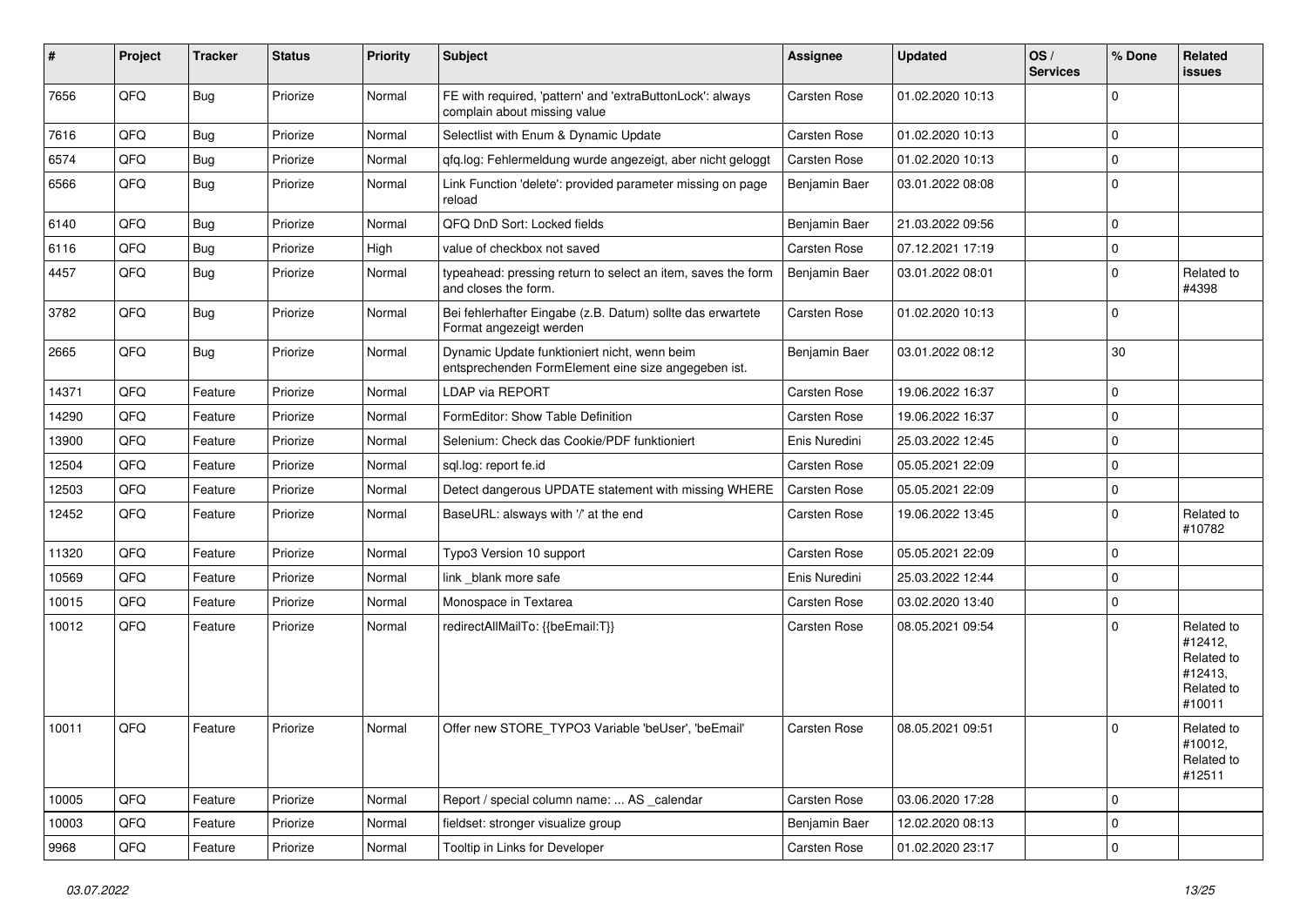| $\vert$ # | Project | <b>Tracker</b> | <b>Status</b> | <b>Priority</b> | <b>Subject</b>                                                                                    | <b>Assignee</b> | <b>Updated</b>   | OS/<br><b>Services</b> | % Done      | Related<br>issues                               |
|-----------|---------|----------------|---------------|-----------------|---------------------------------------------------------------------------------------------------|-----------------|------------------|------------------------|-------------|-------------------------------------------------|
| 9928      | QFQ     | Feature        | Priorize      | Normal          | SpecialColumnName: a) Deprecated: ' AS "_+tag " ', b)<br>New: ' AS "_ <tag1><tag2>"</tag2></tag1> | Carsten Rose    | 01.02.2020 23:17 |                        | $\Omega$    | Related to<br>#9929                             |
| 9900      | QFQ     | Feature        | Priorize      | Normal          | Generic API Call: tt-content record >> JSON                                                       | Carsten Rose    | 01.02.2020 10:13 |                        | 0           |                                                 |
| 9668      | QFQ     | Feature        | Priorize      | Normal          | Form.mode: rename 'hidden' to 'hide'                                                              | Carsten Rose    | 05.05.2021 22:14 |                        | $\Omega$    | Related to<br>#6437                             |
| 9394      | QFQ     | Feature        | Priorize      | Normal          | REST: allow for non numerical ids in get requests                                                 | Carsten Rose    | 05.05.2021 22:10 |                        | 0           |                                                 |
| 9346      | QFQ     | Feature        | Priorize      | Normal          | beforeSave: check if an upload is given                                                           | Carsten Rose    | 11.06.2021 21:18 |                        | $\Omega$    |                                                 |
| 9135      | QFQ     | Feature        | Priorize      | Normal          | Progress Bar generic / replace old hourglass download<br>popup                                    | Benjamin Baer   | 03.01.2022 07:43 |                        | $\Omega$    |                                                 |
| 8963      | QFQ     | Feature        | Priorize      | Normal          | Setting values in a store: flexible way                                                           | Carsten Rose    | 05.05.2021 22:10 |                        | $\pmb{0}$   | Related to<br>#8975                             |
| 8585      | QFQ     | Feature        | Priorize      | Normal          | Enhance Error message for 'unknown form'                                                          | Carsten Rose    | 01.02.2020 10:13 |                        | $\Omega$    |                                                 |
| 8584      | QFQ     | Feature        | Priorize      | Normal          | FE 'Action' - never assign to Container (except Template<br>Group)                                | Carsten Rose    | 01.02.2020 10:13 |                        | $\Omega$    |                                                 |
| 8277      | QFQ     | Feature        | Priorize      | Normal          | fe.parameter.default=                                                                             | Carsten Rose    | 01.02.2020 23:17 |                        | $\Omega$    | Related to<br>#8113                             |
| 8204      | QFQ     | Feature        | Priorize      | High            | Position 'required mark'                                                                          | Carsten Rose    | 16.06.2021 13:44 |                        | $\pmb{0}$   |                                                 |
| 8082      | QFQ     | Feature        | Priorize      | High            | Contact form without saving record                                                                | Carsten Rose    | 07.12.2021 15:20 |                        | $\Omega$    | Related to<br>#8587,<br><b>Blocks</b><br>#11850 |
| 8044      | QFQ     | Feature        | Priorize      | Normal          | Transaction: a) Form, b) Report                                                                   | Carsten Rose    | 05.05.2021 22:14 |                        | $\Omega$    | Related to<br>#8043                             |
| 8034      | QFQ     | Feature        | Priorize      | Normal          | FormElement 'data': 22.22.2222 should not be accepted                                             | Carsten Rose    | 01.02.2020 10:13 |                        | $\mathbf 0$ |                                                 |
| 7965      | QFQ     | Feature        | Priorize      | Normal          | Input type 'text' with visual format - currency                                                   | Benjamin Baer   | 03.01.2022 07:45 |                        | $\mathbf 0$ |                                                 |
| 7730      | QFQ     | Feature        | Priorize      | Normal          | SELECT Box: title in between                                                                      | Benjamin Baer   | 01.02.2020 23:22 |                        | $\Omega$    |                                                 |
| 7630      | QFQ     | Feature        | Priorize      | Normal          | detailed error message for simple upload                                                          | Carsten Rose    | 01.02.2020 10:13 |                        | $\Omega$    |                                                 |
| 7522      | QFQ     | Feature        | Priorize      | Normal          | Inserting default index.html to folder (Avoid Apache Indexing)                                    | Carsten Rose    | 01.02.2020 10:13 |                        | 0           |                                                 |
| 7290      | QFQ     | Feature        | Priorize      | Normal          | FormEditor: title as textarea if LEN(title)>60                                                    | Carsten Rose    | 01.02.2020 10:13 |                        | $\Omega$    | Blocked by<br>#7682                             |
| 7217      | QFQ     | Feature        | Priorize      | Normal          | Download: notice User if ` sip=?` is missing                                                      | Carsten Rose    | 01.02.2020 10:13 |                        | $\pmb{0}$   |                                                 |
| 6998      | QFQ     | Feature        | Priorize      | Normal          | Form: with debug=on show column information as tooltip of<br>column label                         | Carsten Rose    | 01.02.2020 10:13 |                        | $\Omega$    |                                                 |
| 6870      | QFQ     | Feature        | Priorize      | Normal          | Click on 'link' triggers an API call                                                              | Benjamin Baer   | 03.01.2022 08:25 |                        | $\mathbf 0$ |                                                 |
| 6801      | QFQ     | Feature        | Priorize      | Normal          | Fabric: Maximize / FullIscreen                                                                    | Benjamin Baer   | 21.03.2022 09:56 |                        | 0           |                                                 |
| 6224      | QFQ     | Feature        | Priorize      | Normal          | Dynamic update: fade in/out fields                                                                | Benjamin Baer   | 21.03.2022 09:50 |                        | $\mathbf 0$ |                                                 |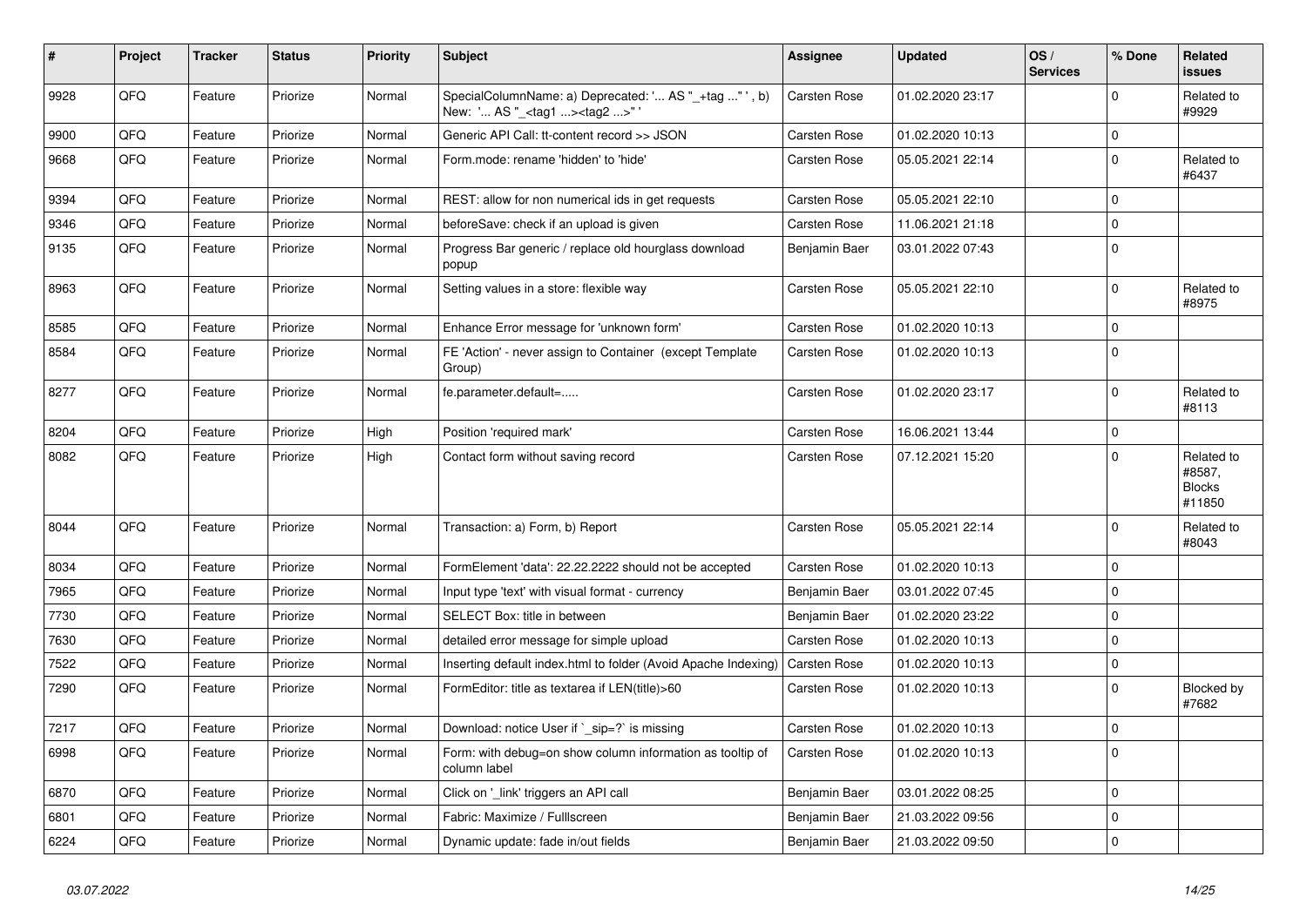| $\pmb{\#}$ | Project | <b>Tracker</b> | <b>Status</b> | <b>Priority</b> | Subject                                                                                 | Assignee            | <b>Updated</b>   | OS/<br><b>Services</b> | % Done      | Related<br><b>issues</b>                                                                                                                                              |
|------------|---------|----------------|---------------|-----------------|-----------------------------------------------------------------------------------------|---------------------|------------------|------------------------|-------------|-----------------------------------------------------------------------------------------------------------------------------------------------------------------------|
| 5942       | QFQ     | Feature        | Priorize      | Normal          | 'L' and 'type': append to links, generate via '_link' by using 'u:'                     | Carsten Rose        | 01.02.2020 10:13 |                        | $\mathbf 0$ |                                                                                                                                                                       |
| 5562       | QFQ     | Feature        | Priorize      | Normal          | Drag'n'Drop fuer Uploads                                                                | Benjamin Baer       | 21.03.2022 09:52 |                        | $\pmb{0}$   | Related to<br>#9706                                                                                                                                                   |
| 5366       | QFQ     | Feature        | Priorize      | Normal          | Saving with keyboard shortcuts                                                          | Benjamin Baer       | 21.03.2022 09:47 |                        | $\mathbf 0$ |                                                                                                                                                                       |
| 3867       | QFQ     | Feature        | Priorize      | Normal          | Readonly Formular: Template Groups add/delete<br>ausbeldnen                             | <b>Carsten Rose</b> | 05.05.2021 22:12 |                        | $\pmb{0}$   |                                                                                                                                                                       |
| 14303      | QFQ     | <b>Bug</b>     | ToDo          | Normal          | datetime broken with picker                                                             | Enis Nuredini       | 17.06.2022 09:02 |                        | $\pmb{0}$   | Related to<br>#12630                                                                                                                                                  |
| 13899      | QFQ     | Bug            | ToDo          | Normal          | Selenium: zum laufen bringen                                                            | Enis Nuredini       | 25.03.2022 10:24 |                        | $\mathbf 0$ |                                                                                                                                                                       |
| 12463      | QFQ     | <b>Bug</b>     | ToDo          | High            | QFQ Function: 'function' and 'sql' on same level - output of<br>sql is shown two times. | Carsten Rose        | 15.12.2021 16:31 |                        | $\mathbf 0$ |                                                                                                                                                                       |
| 12395      | QFQ     | <b>Bug</b>     | ToDo          | High            | QFQ Function: Result two times shown                                                    | <b>Carsten Rose</b> | 18.02.2022 08:59 |                        | $\pmb{0}$   |                                                                                                                                                                       |
| 14320      | QFQ     | Feature        | ToDo          | Normal          | Allow specific HTML Tags and Attributes: general, TinyMCE                               | Enis Nuredini       | 17.06.2022 10:44 |                        | $\mathbf 0$ | Related to<br>#12664,<br>Related to<br>#12039,<br>Related to<br>#11702,<br>Related to<br>#7239,<br>Related to<br>#3708,<br>Related to<br>#3646,<br>Related to<br>#880 |
| 12262      | QFQ     | Feature        | ToDo          | Normal          | Form buttons on top: more customable                                                    | Enis Nuredini       | 17.06.2022 10:44 |                        | $\Omega$    | Related to<br>#13945, Has<br>duplicate<br>#4046, Has<br>duplicate<br>#10080                                                                                           |
| 7602       | QFQ     | Feature        | ToDo          | High            | Multi Select: with checkboxes                                                           | Benjamin Baer       | 22.03.2022 09:07 |                        | $\mathbf 0$ |                                                                                                                                                                       |
| 14323      | QFQ     | Bug            | In Progress   | Normal          | Report: render=both single - no impact                                                  | Carsten Rose        | 19.06.2022 18:31 |                        | $\mathbf 0$ |                                                                                                                                                                       |
| 14175      | QFQ     | Bug            | In Progress   | Normal          | Opening a form with no QFQ Session cookie fails                                         | Carsten Rose        | 03.06.2022 10:40 |                        | $\mathbf 0$ |                                                                                                                                                                       |
| 12508      | QFQ     | Bug            | In Progress   | High            | qfq Form: sendMail                                                                      | Karin Niffeler      | 19.03.2022 17:48 |                        | $\mathbf 0$ |                                                                                                                                                                       |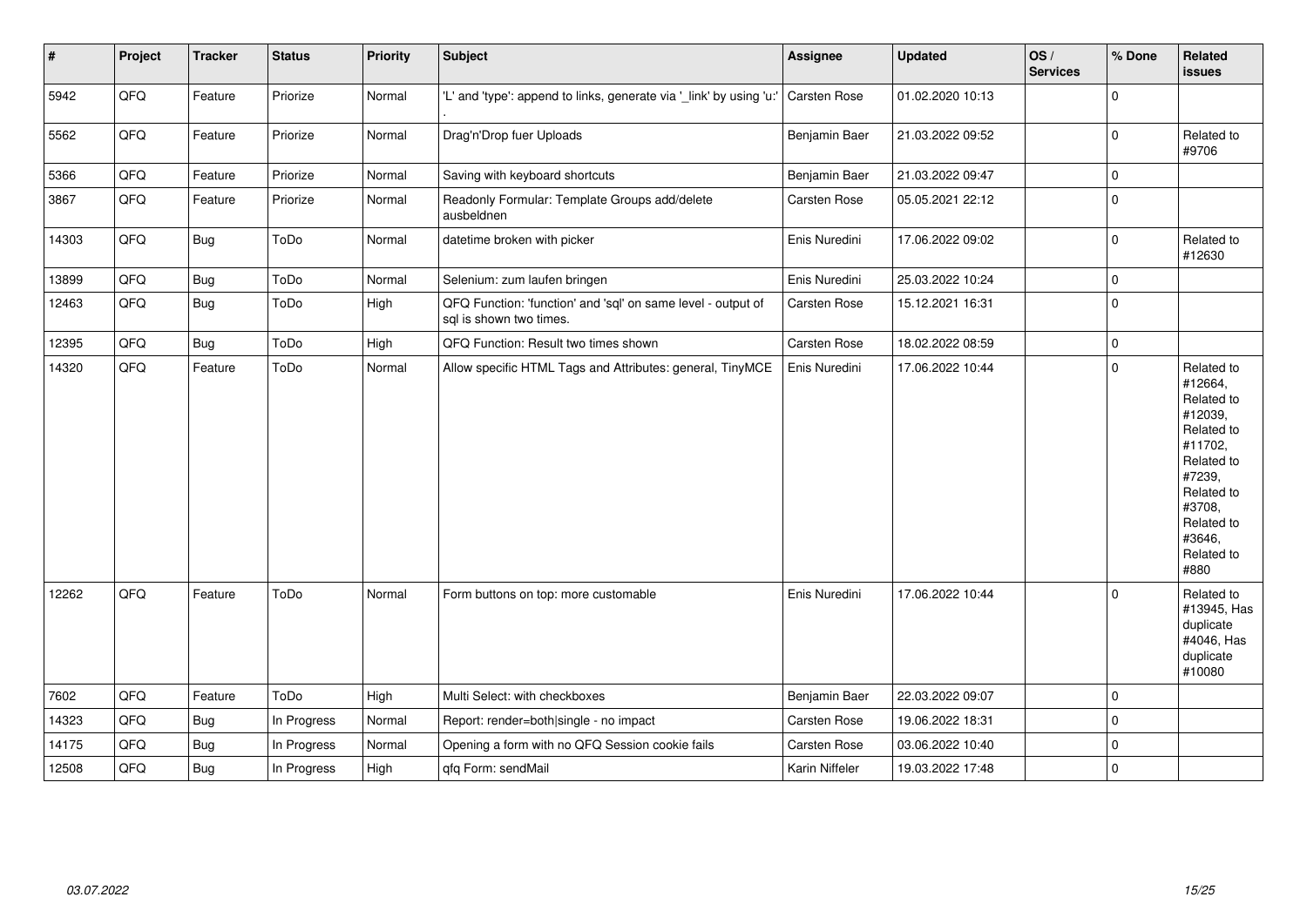| $\sharp$ | Project | <b>Tracker</b> | <b>Status</b> | <b>Priority</b> | <b>Subject</b>                                   | Assignee      | <b>Updated</b>   | OS/<br><b>Services</b> | % Done      | Related<br>issues                                                                                                              |
|----------|---------|----------------|---------------|-----------------|--------------------------------------------------|---------------|------------------|------------------------|-------------|--------------------------------------------------------------------------------------------------------------------------------|
| 11517    | QFQ     | Bug            | In Progress   | Normal          | extraButtonInfo Broken for multiple FormElements | Carsten Rose  | 12.05.2022 13:12 |                        | $\Omega$    | Related to<br>#7890,<br>Related to<br>#3811, Has<br>duplicate<br>#10905, Has<br>duplicate<br>#10553, Has<br>duplicate<br>#6779 |
| 10661    | QFQ     | Bug            | In Progress   | Normal          | Typo3 Warnungen                                  | Carsten Rose  | 07.09.2021 13:23 |                        | $\mathbf 0$ | Related to<br>#12440                                                                                                           |
| 9789     | QFQ     | Bug            | In Progress   | High            | Record Lock: release to early on 'leave page'    | Carsten Rose  | 10.01.2022 09:25 |                        | 100         | Related to<br>#10081,<br>Related to<br>#9173,<br>Related to<br>#8702                                                           |
| 9691     | QFQ     | Bug            | In Progress   | Normal          | Checkbox: dynamic update > readonly              | Carsten Rose  | 01.02.2020 23:22 |                        | 50          | Related to<br>#9834                                                                                                            |
| 13330    | QFQ     | Feature        | In Progress   | Normal          | Multi Form: Upload                               | Carsten Rose  | 07.11.2021 12:40 |                        | 50          | Related to<br>#9706                                                                                                            |
| 12630    | QFQ     | Feature        | In Progress   | Normal          | Input: date[time]: min / max values              | Enis Nuredini | 20.06.2022 18:31 |                        | $\mathbf 0$ | Related to<br>#10096,<br>Related to<br>#14302,<br>Related to<br>#14303                                                         |
| 12440    | QFQ     | Feature        | In Progress   | Normal          | Typo3 V10 upgrade (durchfuehren und testen)      | Carsten Rose  | 21.03.2022 09:53 |                        | 50          | Related to<br>#12357,<br>Related to<br>#12067,<br>Related to<br>#10661                                                         |
| 12439    | QFQ     | Feature        | In Progress   | Normal          | TinyMCE Paste from Word & Character Count/Limit  | Carsten Rose  | 05.05.2021 22:15 |                        | $\Omega$    |                                                                                                                                |
| 11980    | QFQ     | Feature        | In Progress   | Normal          | protected verzeichnis MUSS geschützt werden      | Carsten Rose  | 07.09.2021 13:30 |                        | $\mathbf 0$ |                                                                                                                                |
| 11076    | QFQ     | Feature        | In Progress   | Normal          | SELECT  AS _websocket                            | Carsten Rose  | 30.08.2020 17:49 |                        | $\mathbf 0$ |                                                                                                                                |
| 10793    | QFQ     | Feature        | In Progress   | Normal          | <b>Update NPM Packages</b>                       | Carsten Rose  | 07.09.2021 13:25 |                        | $30\,$      |                                                                                                                                |
| 10443    | QFQ     | Feature        | In Progress   | Normal          | Konzept_api / _live                              | Carsten Rose  | 07.05.2020 09:39 |                        | 0           |                                                                                                                                |
| 9517     | QFQ     | Feature        | In Progress   | High            | Input multiple tags with typeahead               | Carsten Rose  | 03.05.2021 21:14 |                        | $40\,$      | Related to<br>#10150                                                                                                           |
| 6250     | QFQ     | Feature        | In Progress   | Normal          | Enhance layout: a) Subrecord, b) Subrecord-Title | Carsten Rose  | 01.02.2020 23:22 |                        | 0           | Related to<br>#5391                                                                                                            |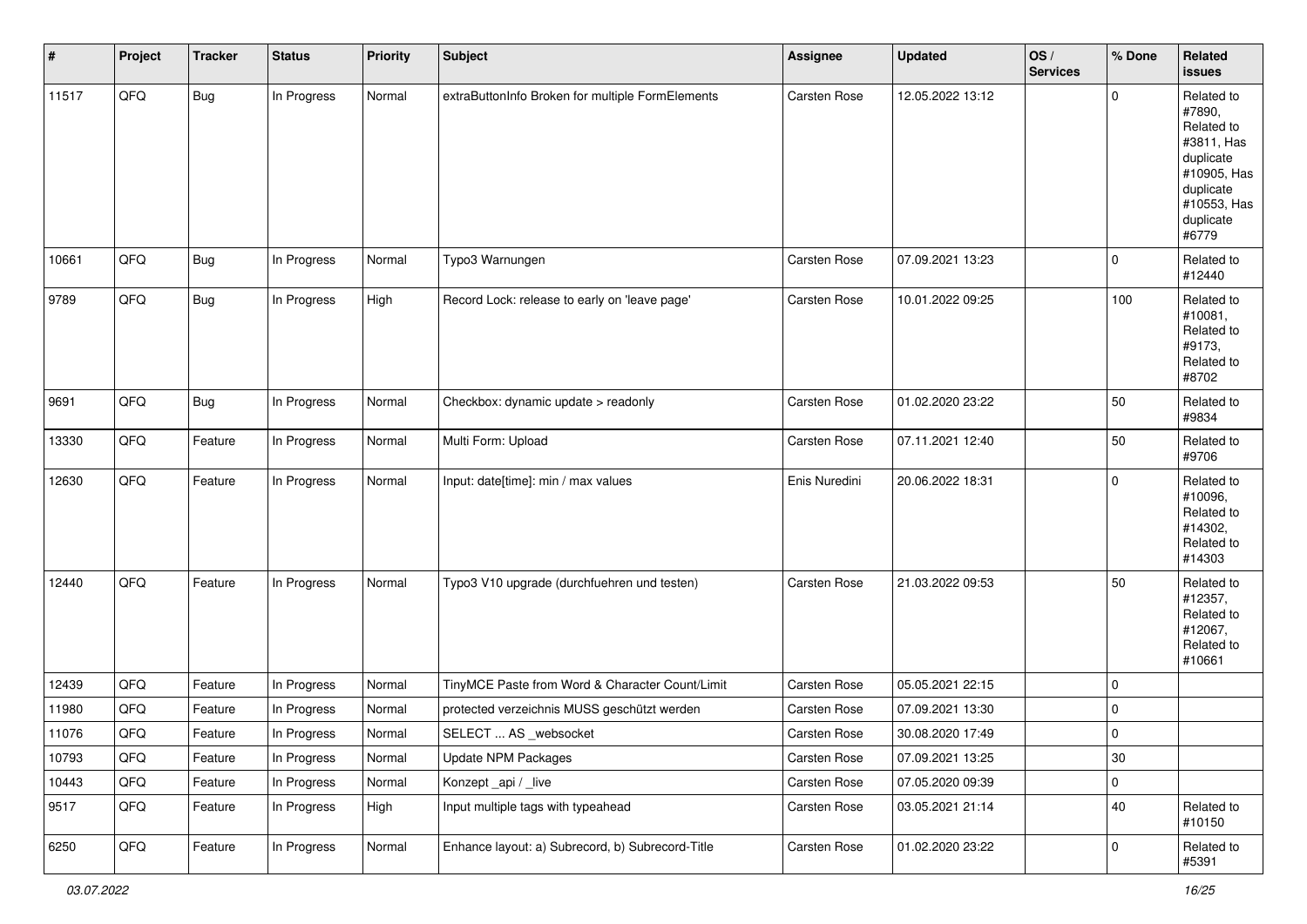| #     | Project | <b>Tracker</b> | <b>Status</b>              | <b>Priority</b> | <b>Subject</b>                                                                       | <b>Assignee</b>     | <b>Updated</b>   | OS/<br><b>Services</b> | % Done      | Related<br><b>issues</b>                    |
|-------|---------|----------------|----------------------------|-----------------|--------------------------------------------------------------------------------------|---------------------|------------------|------------------------|-------------|---------------------------------------------|
| 5695  | QFQ     | Feature        | In Progress                | Normal          | Multiform                                                                            | Carsten Rose        | 02.01.2021 18:38 |                        | $\mathbf 0$ |                                             |
| 4194  | QFQ     | Feature        | In Progress                | Normal          | Bootstrap 4 ist jetzt offiziel                                                       |                     | 03.05.2021 20:47 |                        | $\Omega$    | Related to<br>#10114                        |
| 13566 | QFQ     | Feature        | Ready to sync<br>(develop) | Normal          | Delete config-example.gfg.php file                                                   | Carsten Rose        | 23.12.2021 09:25 |                        | $\mathbf 0$ |                                             |
| 13767 | QFQ     | Bug            | Feedback                   | Normal          | date/time-picker: required shows up/down button orange                               | Enis Nuredini       | 16.05.2022 23:16 |                        | $\mathbf 0$ |                                             |
| 12546 | QFQ     | <b>Bug</b>     | Feedback                   | Normal          | Branch 'Development' - Unit Tests mit dirty workaround<br>angepasst                  | <b>Carsten Rose</b> | 19.03.2022 17:48 |                        | $\Omega$    |                                             |
| 11630 | QFQ     | Bug            | Feedback                   | High            | Bitte check ob CALL() in 20.11.0 noch so funktioniert wie in<br>20.4.1               | Enis Nuredini       | 28.05.2022 13:45 |                        | $\Omega$    | Related to<br>#11325                        |
| 11347 | QFQ     | Bug            | Feedback                   | Normal          | If Bedingungen funktionieren nicht korrekt                                           | Christoph Fuchs     | 21.03.2021 20:37 |                        | $\mathbf 0$ |                                             |
| 9898  | QFQ     | Bug            | Feedback                   | Normal          | Formular trotz Timeout gespeichert                                                   | Benjamin Baer       | 01.02.2020 15:56 |                        | $\mathbf 0$ |                                             |
| 9535  | QFQ     | <b>Bug</b>     | Feedback                   | Normal          | Report:  AS '_vertical' - column to wide - vertical >> rot45,<br>rot <sub>90</sub>   | Benjamin Baer       | 01.02.2020 15:56 |                        | $\mathbf 0$ |                                             |
| 8316  | QFQ     | Bug            | Feedback                   | Normal          | Documentation/Behaviour for Nested Queries and<br>Record-Store confusing             | Nicola Chiapolini   | 20.11.2019 09:14 |                        | $\mathbf 0$ |                                             |
| 13572 | QFQ     | Feature        | Feedback                   | Normal          | Form Load: misleading error message on trying to load non<br>existent primary record | Enis Nuredini       | 16.05.2022 23:16 |                        | 100         |                                             |
| 12584 | QFQ     | Feature        | Feedback                   | Normal          | T3 v10 migration script: replace alias-patterns (v11)                                | Carsten Rose        | 28.05.2022 11:12 |                        | 100         |                                             |
| 10782 | QFQ     | Feature        | Feedback                   | Normal          | Tiny MCE: Image Upload                                                               | Enis Nuredini       | 16.05.2022 23:16 |                        | $\Omega$    | Related to<br>#12452                        |
| 10124 | QFQ     | Feature        | Feedback                   | Normal          | qfq AAI-Login                                                                        | Karin Niffeler      | 07.05.2020 09:36 |                        | $\mathbf 0$ |                                             |
| 9548  | QFQ     | Feature        | Feedback                   | High            | FormElement: Pattern mismatch - optional report only on<br>focus lost                | Benjamin Baer       | 03.05.2021 21:14 |                        | $\mathbf 0$ |                                             |
| 9052  | QFQ     | Feature        | Feedback                   | High            | Report: CodeMirror with SQL Syntax Highlight in FE                                   | Enis Nuredini       | 08.06.2022 10:25 |                        | $\mathbf 0$ |                                             |
| 5894  | QFQ     | Feature        | Feedback                   | Normal          | Typeahead in Report: show/hide rows dynamically                                      | <b>Carsten Rose</b> | 18.02.2022 08:50 |                        | $\Omega$    | Related to<br>#5893.<br>Related to<br>#5885 |
| 9669  | QFQ     | Bug            | Some day<br>maybe          | Normal          | Checkbox / Template Group: radio/checkbox visible broken<br>after 'add'              | <b>Carsten Rose</b> | 16.06.2021 13:47 |                        | $\Omega$    | Related to<br>#8091                         |
| 9281  | QFQ     | Bug            | Some day<br>maybe          | Normal          | Allow STRICT_TRANS_TABLES                                                            | <b>Carsten Rose</b> | 02.01.2021 18:43 |                        | $\Omega$    |                                             |
| 9126  | QFQ     | <b>Bug</b>     | Some day<br>maybe          | Normal          | hidden Form elements are present in page source                                      |                     | 02.01.2021 18:41 |                        | $\Omega$    |                                             |
| 9024  | QFQ     | Bug            | Some day<br>maybe          | Normal          | QFQ Einarbeitung                                                                     |                     | 01.02.2020 15:56 |                        | $\Omega$    |                                             |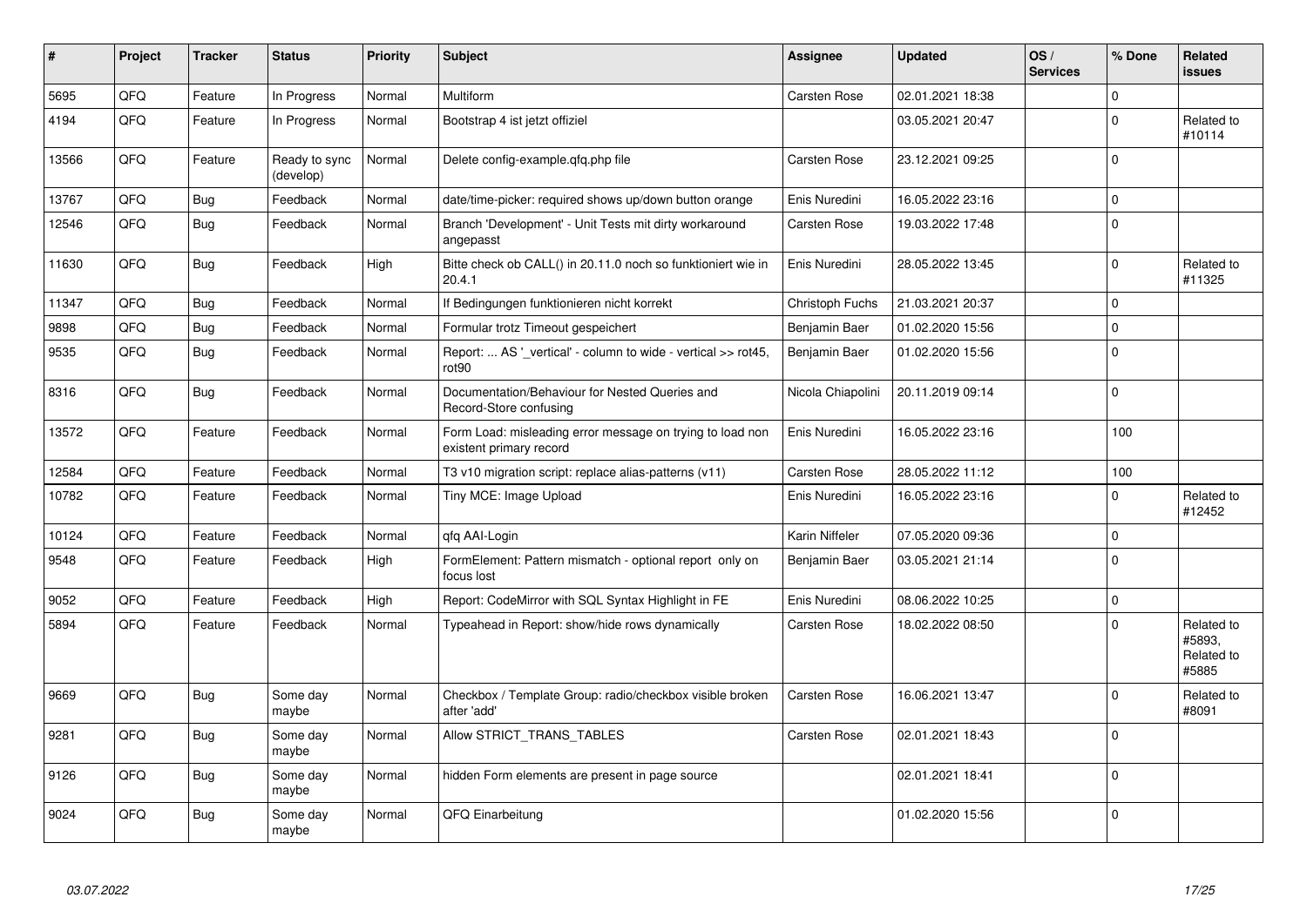| #    | Project | <b>Tracker</b> | <b>Status</b>     | <b>Priority</b> | <b>Subject</b>                                                                                                       | Assignee     | <b>Updated</b>   | OS/<br><b>Services</b> | % Done      | Related<br>issues                              |
|------|---------|----------------|-------------------|-----------------|----------------------------------------------------------------------------------------------------------------------|--------------|------------------|------------------------|-------------|------------------------------------------------|
| 9020 | QFQ     | Bug            | Some day<br>maybe | Normal          | radio mit buttonClass und dynamicUpdate lassen sich nicht<br>kombinieren                                             |              | 11.12.2019 16:01 |                        | $\Omega$    |                                                |
| 8106 | QFQ     | <b>Bug</b>     | Some day<br>maybe | Normal          | Dynamic Update: Feld kann nicht auf empty zurückgesetzt<br>werden                                                    | Carsten Rose | 11.12.2019 16:01 |                        | $\mathbf 0$ |                                                |
| 7456 | QFQ     | <b>Bug</b>     | Some day<br>maybe | Low             | Todos in Code: solve or make ticket                                                                                  | Carsten Rose | 16.09.2021 15:10 |                        | $\Omega$    |                                                |
| 7402 | QFQ     | <b>Bug</b>     | Some day<br>maybe | Normal          | thumbnail cache: outdated picture when permission denied<br>and permission resolved.                                 |              | 01.02.2020 23:20 |                        | $\mathbf 0$ |                                                |
| 7281 | QFQ     | Bug            | Some day<br>maybe | Normal          | Subrecords: on large screen separator line too short                                                                 |              | 01.02.2020 23:19 |                        | $\mathbf 0$ |                                                |
| 7101 | QFQ     | Bug            | Some day<br>maybe | Normal          | 'form' in SIP and 'report' - breaks                                                                                  |              | 01.02.2020 23:20 |                        | $\mathbf 0$ |                                                |
| 5991 | QFQ     | Bug            | Some day<br>maybe | Normal          | URLs with ' ' or long parameter are problematic                                                                      | Carsten Rose | 01.02.2020 23:19 |                        | $\mathbf 0$ |                                                |
| 5877 | QFQ     | <b>Bug</b>     | Some day<br>maybe | Normal          | FE.type=note:bsColumn strange behaviour                                                                              |              | 01.02.2020 23:19 |                        | $\Omega$    |                                                |
| 5768 | QFQ     | Bug            | Some day<br>maybe | Normal          | '{{pageLanguage:T}}' missing if QFQ is called via api                                                                | Carsten Rose | 01.02.2020 23:19 |                        | $\mathbf 0$ |                                                |
| 5706 | QFQ     | <b>Bug</b>     | Some day<br>maybe | Normal          | upload: fileDestination needs to be sanatized                                                                        | Carsten Rose | 01.02.2020 23:19 |                        | $\mathbf 0$ |                                                |
| 5557 | QFQ     | <b>Bug</b>     | Some day<br>maybe | Normal          | Form load: STORE_RECORD filled, but should be empty                                                                  | Carsten Rose | 01.02.2020 23:19 |                        | $\mathbf 0$ |                                                |
| 5021 | QFQ     | Bug            | Some day<br>maybe | Normal          | FE.typ=extra - during save displays error 'datum2' already<br>filled in STORE_SIP - the value is stored nevertheless | Carsten Rose | 01.02.2020 23:19 |                        | $\mathbf 0$ | Related to<br>#3875                            |
| 4771 | QFQ     | <b>Bug</b>     | Some day<br>maybe | Normal          | qfq: select-down-values empty after save (edit-form for<br>program administrators)                                   | Carsten Rose | 01.02.2020 23:20 |                        | $\mathbf 0$ | Related to<br>#4549, Has<br>duplicate<br>#4282 |
| 4659 | QFQ     | <b>Bug</b>     | Some day<br>maybe | Normal          | infoButtonExtra                                                                                                      | Carsten Rose | 01.02.2020 23:20 |                        | $\Omega$    |                                                |
| 4651 | QFQ     | Bug            | Some day<br>maybe | Normal          | "Loading document" Modal wird angezeigt bei uzhcd type=2<br>Ansicht                                                  | Carsten Rose | 01.02.2020 23:20 |                        | $\mathbf 0$ |                                                |
| 4583 | QFQ     | <b>Bug</b>     | Some day<br>maybe | Normal          | Dynamic Update bei TypeAhead Feldern                                                                                 | Carsten Rose | 01.02.2020 23:19 |                        | $\mathbf 0$ |                                                |
| 4549 | QFQ     | <b>Bug</b>     | Some day<br>maybe | Normal          | TemplateGroups: FE.type SELECT loose selected value<br>after save                                                    | Carsten Rose | 01.02.2020 23:20 |                        | $\mathbf 0$ | Related to<br>#4548,<br>Related to<br>#4771    |
| 4546 | QFQ     | <b>Bug</b>     | Some day<br>maybe | Normal          | NH: SIP storage is destroyed                                                                                         |              | 01.02.2020 23:20 |                        | $\mathbf 0$ |                                                |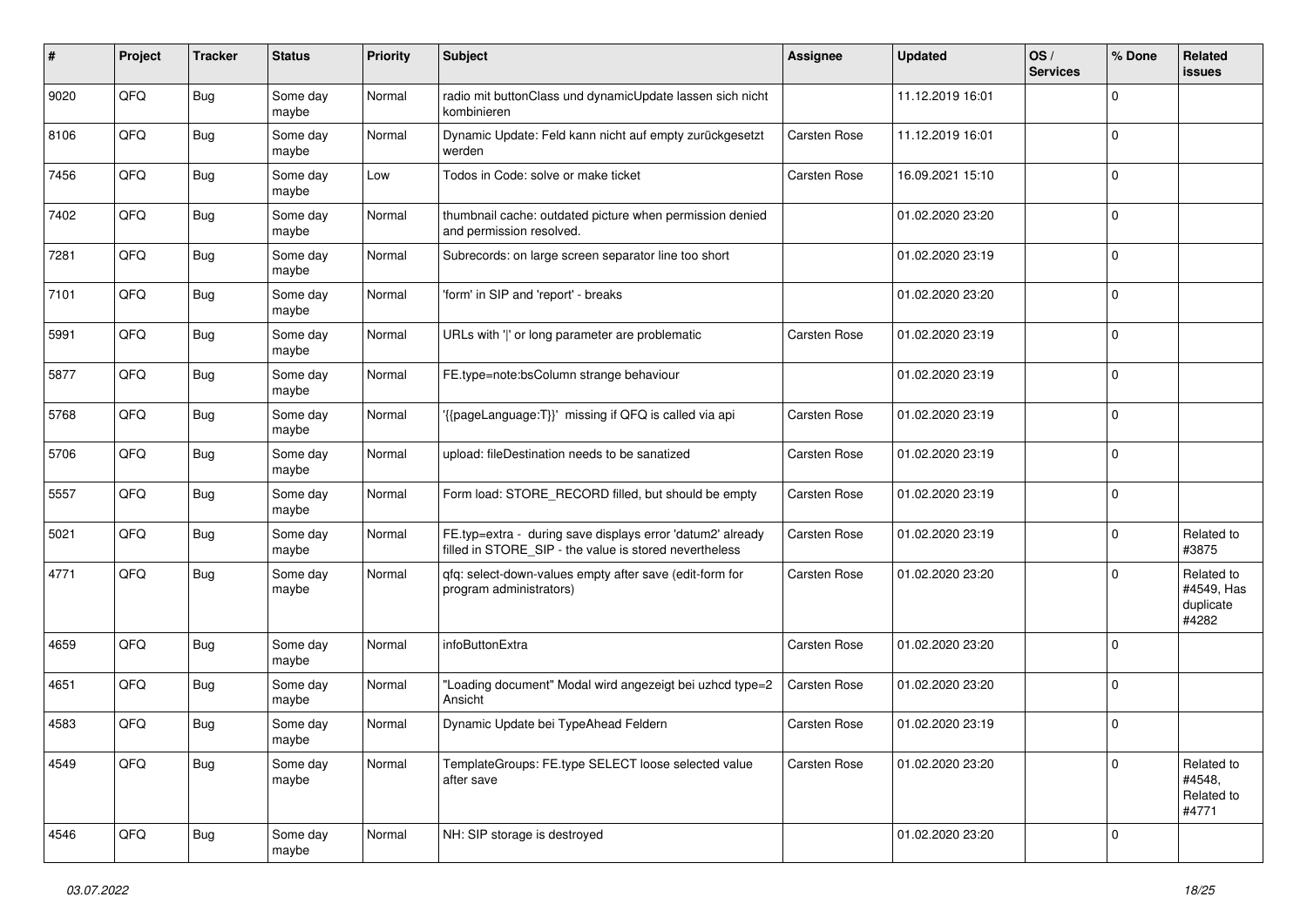| #    | Project | <b>Tracker</b> | <b>Status</b>     | <b>Priority</b> | <b>Subject</b>                                                                                                                                           | Assignee       | <b>Updated</b>   | OS/<br><b>Services</b> | % Done   | Related<br><b>issues</b> |
|------|---------|----------------|-------------------|-----------------|----------------------------------------------------------------------------------------------------------------------------------------------------------|----------------|------------------|------------------------|----------|--------------------------|
| 4528 | QFQ     | Bug            | Some day<br>maybe | Normal          | extraButtonLock mit SQLAhead Bug                                                                                                                         | Carsten Rose   | 01.02.2020 23:19 |                        | $\Omega$ |                          |
| 4454 | QFQ     | <b>Bug</b>     | Some day<br>maybe | Normal          | Required Elements: multiple elements in a row - whole row<br>marked if only one input is empty.                                                          | Benjamin Baer  | 01.02.2020 23:20 |                        | $\Omega$ |                          |
| 4441 | QFQ     | Bug            | Some day<br>maybe | Normal          | \$ SERVER Vars sollten nur aus dem Store genommen<br>werden - Code entsprechend anpassen.                                                                |                | 11.12.2019 16:02 |                        | $\Omega$ |                          |
| 4398 | QFQ     | Bug            | Some day<br>maybe | Normal          | Typeahead: mouse click in a prefilled input opens a single<br>item dropdown with the current value - click on it seems to<br>set the value, not the key. | Benjamin Baer  | 01.02.2020 23:20 |                        | $\Omega$ | Related to<br>#4457      |
| 4328 | QFQ     | Bug            | Some day<br>maybe | Normal          | Error Message: Show FE name/number on problems in FE                                                                                                     | Carsten Rose   | 01.02.2020 23:20 |                        | $\Omega$ |                          |
| 4293 | QFQ     | <b>Bug</b>     | Some day<br>maybe | Normal          | Download broken if token 'd:' is missing - but no error<br>message                                                                                       | Carsten Rose   | 11.12.2019 16:03 |                        | $\Omega$ | Related to<br>#7514      |
| 4279 | QFQ     | <b>Bug</b>     | Some day<br>maybe | High            | config.linkVars lost                                                                                                                                     | Carsten Rose   | 03.05.2021 21:14 |                        | $\Omega$ |                          |
| 4138 | QFQ     | Bug            | Some day<br>maybe | Normal          | style fehlt                                                                                                                                              |                | 11.12.2019 16:03 |                        | $\Omega$ |                          |
| 4122 | QFQ     | Bug            | Some day<br>maybe | Normal          | file: Render Mode hat keinen Effekt                                                                                                                      |                | 11.12.2019 16:03 |                        | $\Omega$ |                          |
| 4092 | QFQ     | <b>Bug</b>     | Some day<br>maybe | Normal          | 1) Logging verbessern wann welches FE warum ausgefuehrt<br>wird, 2) Documentation: Best Practice Template Group                                          | Carsten Rose   | 01.02.2020 23:19 |                        | $\Omega$ | Related to<br>#3504      |
| 4008 | QFQ     | <b>Bug</b>     | Some day<br>maybe | Normal          | FormElemen.type=sendmail: wrong 'TO' if 'real<br>name <rea@mail.to>' is used</rea@mail.to>                                                               | Carsten Rose   | 11.12.2019 16:03 |                        | $\Omega$ |                          |
| 3895 | QFQ     | Bug            | Some day<br>maybe | Normal          | typeahead pedantic: on lehrkredit Idap webpass - if only one<br>person is in dropdown, such person can't be selected                                     | Carsten Rose   | 11.12.2019 16:03 |                        | $\Omega$ |                          |
| 3882 | QFQ     | <b>Bug</b>     | Some day<br>maybe | Normal          | templateGroup: disable 'add' if limit is reached - funktioniert<br>nicht wenn bereits records existierten                                                | Carsten Rose   | 11.12.2019 16:03 |                        | $\Omega$ |                          |
| 3811 | QFQ     | Bug            | Some day<br>maybe | Normal          | Dynamic Update: extraButtonInfo - Text aktualisieren                                                                                                     | Carsten Rose   | 11.12.2019 16:03 |                        | $\Omega$ | Related to<br>#11517     |
| 3750 | QFQ     | <b>Bug</b>     | Some day<br>maybe | Normal          | FE in a row: if one violates check, all are red                                                                                                          | Carsten Rose   | 11.12.2019 16:03 |                        | $\Omega$ |                          |
| 3682 | QFQ     | Bug            | Some day<br>maybe | Normal          | Dynamic update: Radio buttons                                                                                                                            | Carsten Rose   | 11.12.2019 16:02 |                        | $\Omega$ |                          |
| 3613 | QFQ     | <b>Bug</b>     | Some day<br>maybe | Normal          | note /note unchecked -> note div (col-md) wird weiterhin<br>gerendert                                                                                    | Elias Villiger | 01.02.2020 23:19 |                        | 100      |                          |
| 3588 | QFQ     | <b>Bug</b>     | Some day<br>maybe | Normal          | templateGroup: versteckte Elemente werden weiterhin<br>gespeichert.                                                                                      | Carsten Rose   | 11.12.2019 16:02 |                        | $\Omega$ |                          |
| 3570 | QFQ     | <b>Bug</b>     | Some day<br>maybe | High            | Formular mit prmitnew permitEdit=Always wird nicht<br>aufgerufen (ist leer)                                                                              | Carsten Rose   | 03.05.2021 21:14 |                        | $\Omega$ |                          |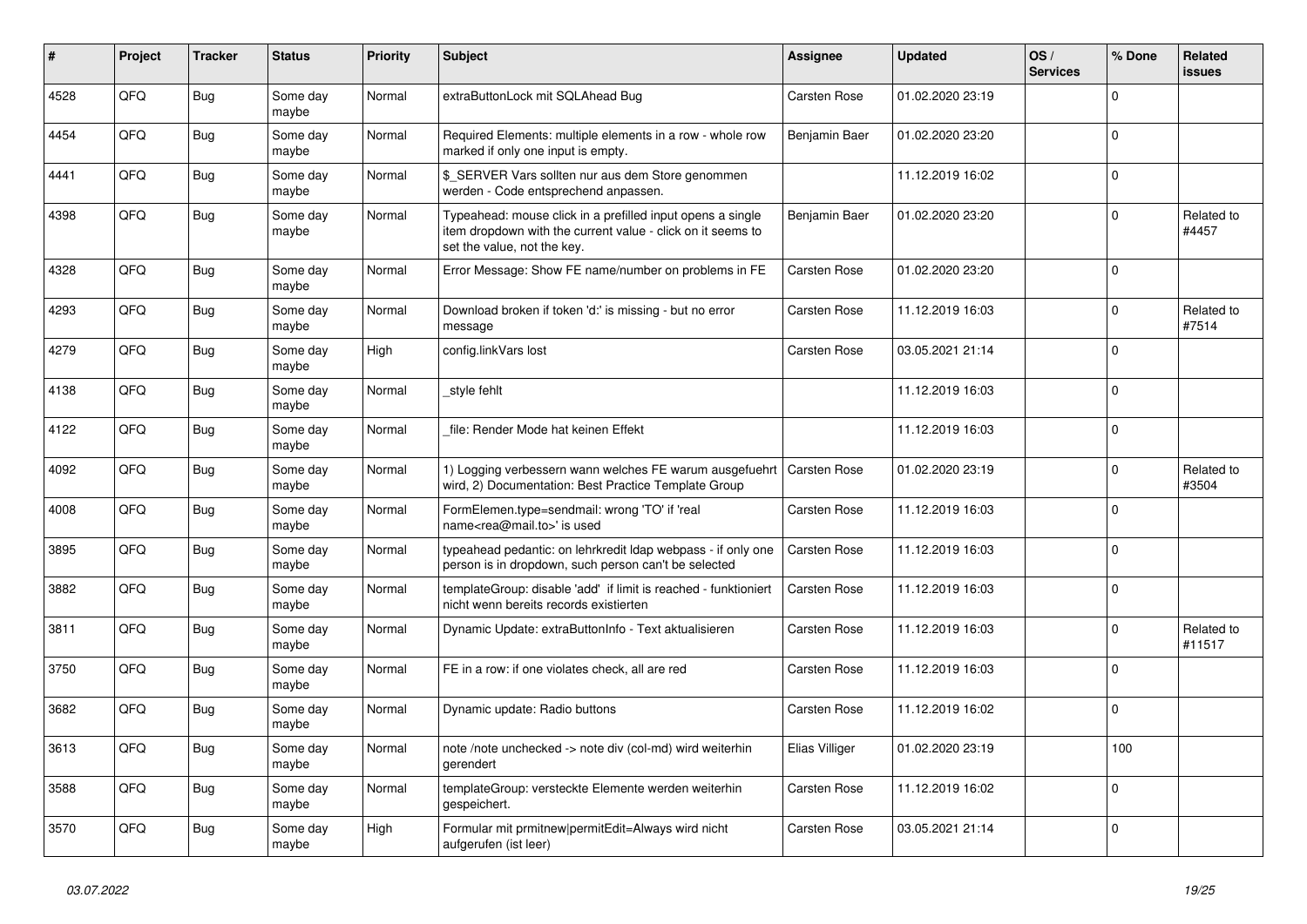| #     | Project | <b>Tracker</b> | <b>Status</b>     | <b>Priority</b> | <b>Subject</b>                                                                                                                | <b>Assignee</b>     | <b>Updated</b>   | OS/<br><b>Services</b> | % Done       | Related<br><b>issues</b>                                              |
|-------|---------|----------------|-------------------|-----------------|-------------------------------------------------------------------------------------------------------------------------------|---------------------|------------------|------------------------|--------------|-----------------------------------------------------------------------|
| 3349  | QFQ     | <b>Bug</b>     | Some day<br>maybe | Normal          | config.qfq.ini: a) vertraegt keine '=' im Value (z.B. Passwort),<br>b) Values sollten in ticks einschliessbar sein (spaces, ) | Carsten Rose        | 11.12.2019 16:02 |                        | $\Omega$     |                                                                       |
| 3130  | QFQ     | <b>Bug</b>     | Some day<br>maybe | Normal          | Debug Info's nicht korrekt nach 'New > Save'.                                                                                 | <b>Carsten Rose</b> | 11.12.2019 16:03 |                        | $\mathbf 0$  | Related to<br>#3253                                                   |
| 3109  | QFQ     | <b>Bug</b>     | Some day<br>maybe | High            | RealUrl: Links werden nicht korrekt gerendert                                                                                 | Carsten Rose        | 03.05.2021 21:14 |                        | $\mathbf 0$  |                                                                       |
| 3061  | QFQ     | <b>Bug</b>     | Some day<br>maybe | High            | winstitute: mysql connection durcheinander - nmhp17<br>(ag7)/QFQ arbeitet mit DB/Tabellen von biostat.                        | Carsten Rose        | 03.05.2021 21:14 |                        | $\Omega$     |                                                                       |
| 2643  | QFQ     | Bug            | Some day<br>maybe | Normal          | Zend / PHP Webinars anschauen                                                                                                 | Carsten Rose        | 01.02.2020 15:56 |                        | $\mathbf 0$  |                                                                       |
| 2063  | QFQ     | <b>Bug</b>     | Some day<br>maybe | Normal          | Pills auf 'inaktiv' setzen falls keine Element auf dem Pill<br>sichtbar sind.                                                 | Benjamin Baer       | 11.12.2019 16:03 |                        | $\Omega$     | Related to<br>#3752                                                   |
| 13608 | QFQ     | Feature        | Some day<br>maybe | Normal          | Automatic Browser Language Redirect                                                                                           | Enis Nuredini       | 17.06.2022 08:35 |                        | $\mathbf 0$  |                                                                       |
| 12611 | QFQ     | Feature        | Some day<br>maybe | Normal          | Refactoring: Bootstrap with Lazy Loading                                                                                      | <b>Carsten Rose</b> | 08.06.2022 10:37 |                        | $\Omega$     | Related to<br>#12490,<br>Related to<br>#10013,<br>Related to<br>#7732 |
| 12337 | QFQ     | Feature        | Some day<br>maybe | Normal          | Database.php: better caching                                                                                                  | Carsten Rose        | 16.09.2021 15:10 |                        | $\mathbf{0}$ |                                                                       |
| 12315 | QFQ     | Feature        | Some day<br>maybe | Normal          | Form History (Diffs) / Backups                                                                                                | Carsten Rose        | 16.09.2021 15:10 |                        | $\mathbf 0$  |                                                                       |
| 11323 | QFQ     | Feature        | Some day<br>maybe | Normal          | Report Frontend Editor Modal + Codemirror                                                                                     | <b>Carsten Rose</b> | 16.09.2021 15:10 |                        | $\mathbf 0$  | Related to<br>#11036                                                  |
| 11322 | QFQ     | Feature        | Some day<br>maybe | Normal          | Form Element JSON - (multiline parameter field)                                                                               | Carsten Rose        | 16.09.2021 15:10 |                        | $\Omega$     |                                                                       |
| 11217 | QFQ     | Feature        | Some day<br>maybe | Normal          | <b>Extend Script Functionality</b>                                                                                            | <b>Carsten Rose</b> | 16.09.2021 15:10 |                        | $\Omega$     |                                                                       |
| 11036 | QFQ     | Feature        | Some day<br>maybe | Normal          | inline report editor permissions                                                                                              | Carsten Rose        | 16.09.2021 15:09 |                        | $\mathbf 0$  | Related to<br>#11323                                                  |
| 10745 | QFQ     | Feature        | Some day<br>maybe | Normal          | Tablesorter Excel Export                                                                                                      | Carsten Rose        | 16.09.2021 15:09 |                        | $\Omega$     |                                                                       |
| 10738 | QFQ     | Feature        | Some day<br>maybe | Normal          | CORS headers for external API requests                                                                                        |                     | 10.06.2020 14:00 |                        | $\mathbf 0$  |                                                                       |
| 10716 | QFQ     | Feature        | Some day<br>maybe | Normal          | Business Logic mit Externen Skripten                                                                                          | Carsten Rose        | 16.09.2021 15:10 |                        | $\mathbf 0$  | Related to<br>#10713,<br>Related to<br>#8217                          |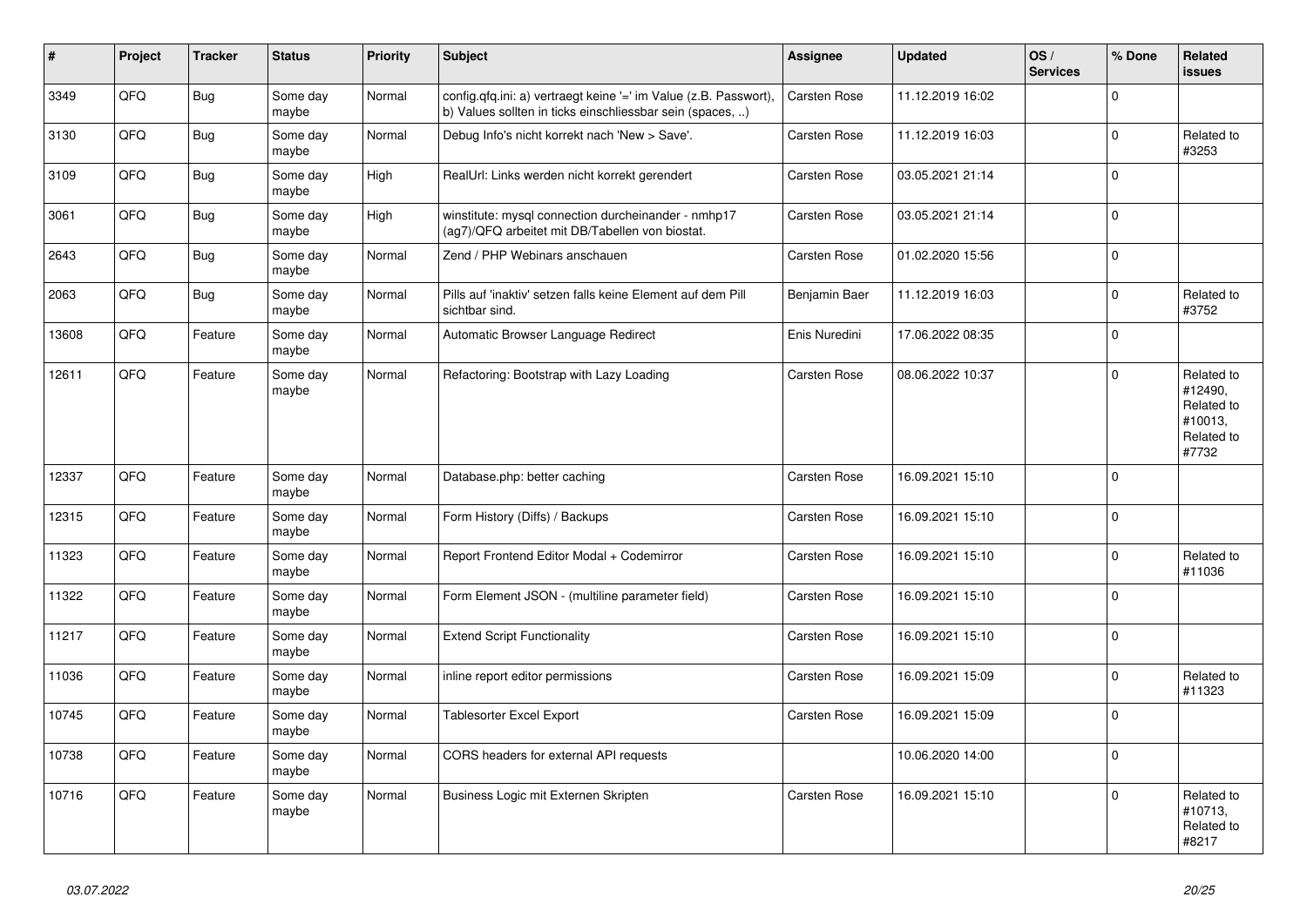| $\sharp$ | Project | <b>Tracker</b> | <b>Status</b>     | Priority | <b>Subject</b>                                     | <b>Assignee</b>     | <b>Updated</b>   | OS/<br><b>Services</b> | % Done      | Related<br>issues                                                      |
|----------|---------|----------------|-------------------|----------|----------------------------------------------------|---------------------|------------------|------------------------|-------------|------------------------------------------------------------------------|
| 10116    | QFQ     | Feature        | Some day<br>maybe | Normal   | TypeAhead: Tag - show inside 'input' element       | Carsten Rose        | 16.09.2021 15:09 |                        | $\Omega$    |                                                                        |
| 10095    | QFQ     | Feature        | Some day<br>maybe | Normal   | Generic Gitlab Integration into QFQ                | Carsten Rose        | 16.09.2021 15:10 |                        | $\mathbf 0$ |                                                                        |
| 10013    | QFQ     | Feature        | Some day<br>maybe | Normal   | FE.typ=editor: CodeMirror                          | Carsten Rose        | 08.06.2022 10:37 |                        | $\pmb{0}$   | Related to<br>#12611,<br>Related to<br>#12490,<br>Related to<br>#7732  |
| 9704     | QFQ     | Feature        | Some day<br>maybe | Normal   | Thumbnails Generieren beim Splitten von PDF Files  | <b>Carsten Rose</b> | 11.12.2019 16:01 |                        | $\mathbf 0$ |                                                                        |
| 9579     | QFQ     | Feature        | Some day<br>maybe | Normal   | Multiform with Process Row                         | Carsten Rose        | 11.12.2019 16:01 |                        | $\mathbf 0$ |                                                                        |
| 9130     | QFQ     | Feature        | Some day<br>maybe | Normal   | tablesorter: Automatic Row numbering / Zeilenummer | Benjamin Baer       | 01.02.2020 23:22 |                        | 0           |                                                                        |
| 8894     | QFQ     | Feature        | Some day<br>maybe | Normal   | Documentation Tags Usable in QFQ Application       | Carsten Rose        | 11.12.2019 16:01 |                        | $\mathbf 0$ |                                                                        |
| 8892     | QFQ     | Feature        | Some day<br>maybe | Normal   | Display and Edit SQL Comments in Form Editor       | Carsten Rose        | 11.12.2019 16:01 |                        | $\pmb{0}$   |                                                                        |
| 8586     | QFQ     | Feature        | Some day<br>maybe | Normal   | QFQ: Enhance Error message for 'record not found'  | Carsten Rose        | 16.09.2021 15:10 |                        | $\mathbf 0$ |                                                                        |
| 8522     | QFQ     | Feature        | Some day<br>maybe | Normal   | build QFQ - npm warnings                           | Benjamin Baer       | 01.02.2020 23:19 |                        | 50          |                                                                        |
| 8520     | QFQ     | Feature        | Some day<br>maybe | Normal   | Bring QFQ to Composer                              | Carsten Rose        | 16.09.2021 15:10 |                        | 0           |                                                                        |
| 8101     | QFQ     | Feature        | Some day<br>maybe | Normal   | Password hash: support further hashing methods     | Carsten Rose        | 16.09.2021 15:10 |                        | $\pmb{0}$   |                                                                        |
| 8056     | QFQ     | Feature        | Some day<br>maybe | Normal   | Termin Organisation (Reservation)                  |                     | 01.02.2020 23:19 |                        | $\pmb{0}$   | Related to<br>#8658                                                    |
| 7921     | QFQ     | Feature        | Some day<br>maybe | Normal   | Rest API Export: URL kuerzer machen                |                     | 01.02.2020 23:19 |                        | $\mathbf 0$ |                                                                        |
| 7732     | QFQ     | Feature        | Some day<br>maybe | Normal   | Javascript: Lazy Loading der add on libs           | Benjamin Baer       | 08.06.2022 10:38 |                        | $\Omega$    | Related to<br>#12611,<br>Related to<br>#12490,<br>Related to<br>#10013 |
| 7453     | QFQ     | Feature        | Some day<br>maybe | Normal   | import / export forms QFQ                          | Carsten Rose        | 16.09.2021 15:10 |                        | $\mathbf 0$ |                                                                        |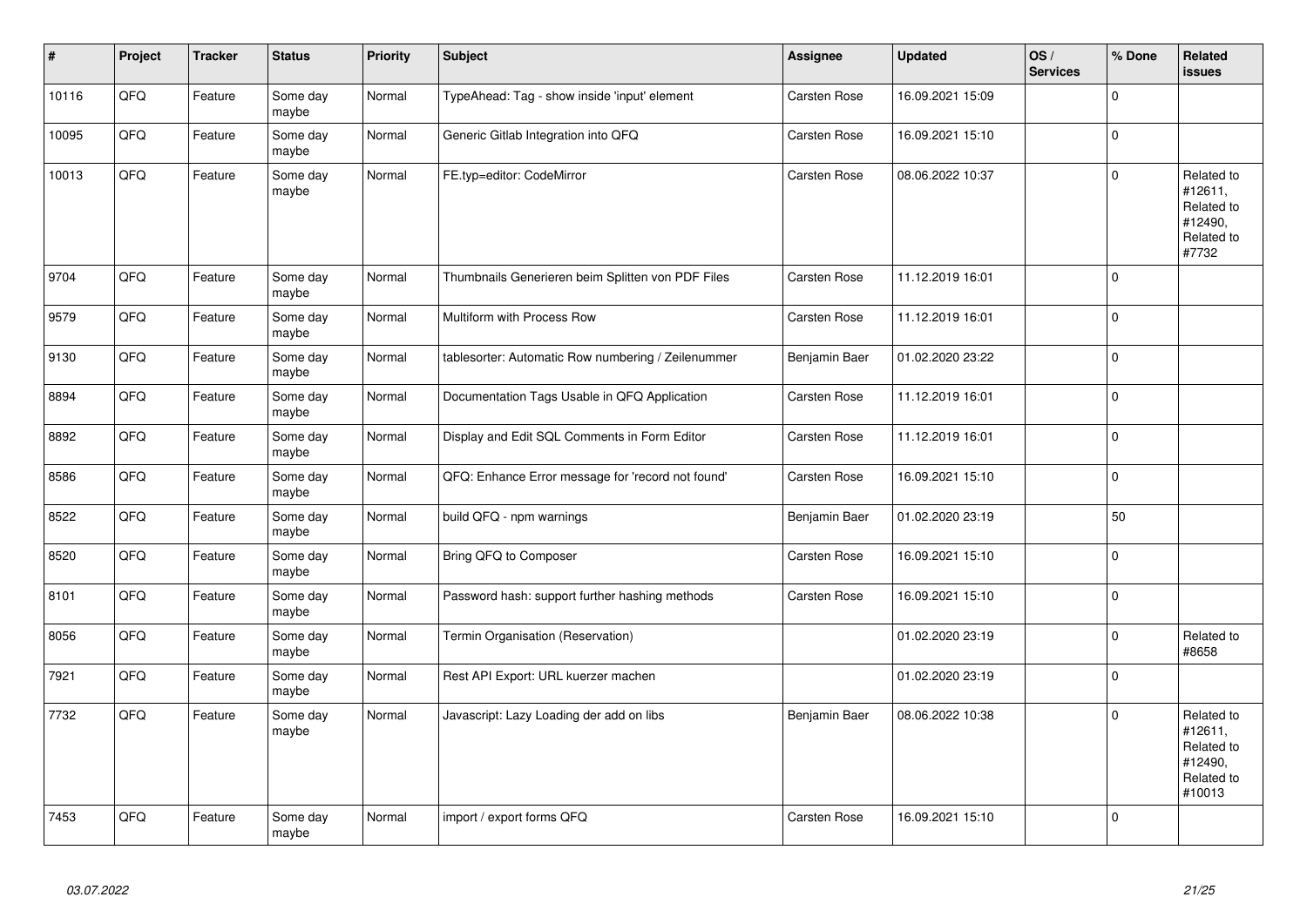| #    | Project | <b>Tracker</b> | <b>Status</b>     | <b>Priority</b> | Subject                                                                                        | <b>Assignee</b>     | <b>Updated</b>   | OS/<br><b>Services</b> | % Done      | Related<br><b>issues</b> |
|------|---------|----------------|-------------------|-----------------|------------------------------------------------------------------------------------------------|---------------------|------------------|------------------------|-------------|--------------------------|
| 7452 | QFQ     | Feature        | Some day<br>maybe | Normal          | automate deployment new QFQ version                                                            | <b>Carsten Rose</b> | 16.09.2021 15:10 |                        | $\mathbf 0$ |                          |
| 7336 | QFQ     | Feature        | Some day<br>maybe | Normal          | PDF Upload: disallow PDFs with specific Meta information                                       | <b>Carsten Rose</b> | 11.12.2019 16:01 |                        | $\mathbf 0$ |                          |
| 7278 | QFQ     | Feature        | Some day<br>maybe | Normal          | Form: Wert vordefinieren der immer gesetzt wird                                                |                     | 02.05.2021 09:27 |                        | $\pmb{0}$   |                          |
| 7229 | QFQ     | Feature        | Some day<br>maybe | Normal          | New FormElement.type: Button                                                                   |                     | 01.02.2021 12:32 |                        | $\Omega$    |                          |
| 7108 | QFQ     | Feature        | Some day<br>maybe | Normal          | <b>QFQ Wrap Elements</b>                                                                       |                     | 11.12.2019 16:01 |                        | $\mathbf 0$ |                          |
| 7107 | QFQ     | Feature        | Some day<br>maybe | Normal          | Showcase Registration Tool: Anmeldung / Administration :<br>Liste Anmeldungen / Emaileinaldung | Carsten Rose        | 11.12.2019 16:01 |                        | $\pmb{0}$   |                          |
| 7106 | QFQ     | Feature        | Some day<br>maybe | Normal          | Beispiel Nummerierung von Rows in Report                                                       |                     | 11.12.2019 16:01 |                        | $\mathbf 0$ |                          |
| 7105 | QFQ     | Feature        | Some day<br>maybe | Normal          | Beispiel wie man in einer zweiten Tabelle speichert.                                           |                     | 11.12.2019 16:01 |                        | $\mathbf 0$ |                          |
| 7104 | QFQ     | Feature        | Some day<br>maybe | Normal          | Manual: hint about escaping if '\r' appears in mail body                                       |                     | 11.12.2019 16:01 |                        | $\pmb{0}$   |                          |
| 7100 | QFQ     | Feature        | Some day<br>maybe | Normal          | Download: log access, max downloads, time limit                                                |                     | 01.02.2020 23:19 |                        | $\mathbf 0$ |                          |
| 6992 | QFQ     | Feature        | Some day<br>maybe | Normal          | DB exception: Syntax Highlight                                                                 |                     | 11.12.2019 16:01 |                        | 0           | Related to<br>#5450      |
| 6972 | QFQ     | Feature        | Some day<br>maybe | Normal          | Fabric Clipboard / cross browser tab                                                           | Benjamin Baer       | 01.02.2020 23:21 |                        | $\pmb{0}$   |                          |
| 6970 | QFQ     | Feature        | Some day<br>maybe | Normal          | tablesorter: default fuer 'sortReset' aendern von 'Ctrl' zu 'Alt'                              | Benjamin Baer       | 01.02.2020 23:21 |                        | $\mathbf 0$ |                          |
| 6715 | QFQ     | Feature        | Some day<br>maybe | Normal          | Code-Refactoring: dbArray vereinheitlichen                                                     | <b>Carsten Rose</b> | 11.12.2019 16:02 |                        | $\mathbf 0$ |                          |
| 6704 | QFQ     | Feature        | Some day<br>maybe | Normal          | Upload Mode: Bilder in Notizen rechts sollen aktuellen<br>Upload repräsentieren.               |                     | 01.02.2020 23:19 |                        | $\Omega$    | Related to<br>#3264      |
| 6515 | QFQ     | Feature        | Some day<br>maybe | Normal          | Formular: Felder dynamisch ein/ausblenden                                                      |                     | 11.12.2019 16:02 |                        | $\mathbf 0$ |                          |
| 6299 | QFQ     | Feature        | Some day<br>maybe | Normal          | Attack detection: log table with invalid SIP access                                            |                     | 11.12.2019 16:02 |                        | $\mathbf 0$ | Related to<br>#3947      |
| 6288 | QFQ     | Feature        | Some day<br>maybe | Normal          | Best Practice: Erklaeren wie man ein Formular ganz in<br>'weiss' erstellen kann                |                     | 11.12.2019 16:02 |                        | $\pmb{0}$   |                          |
| 6084 | QFQ     | Feature        | Some day<br>maybe | Normal          | New escape type: 'D' - convert date                                                            |                     | 01.02.2020 23:19 |                        | $\Omega$    |                          |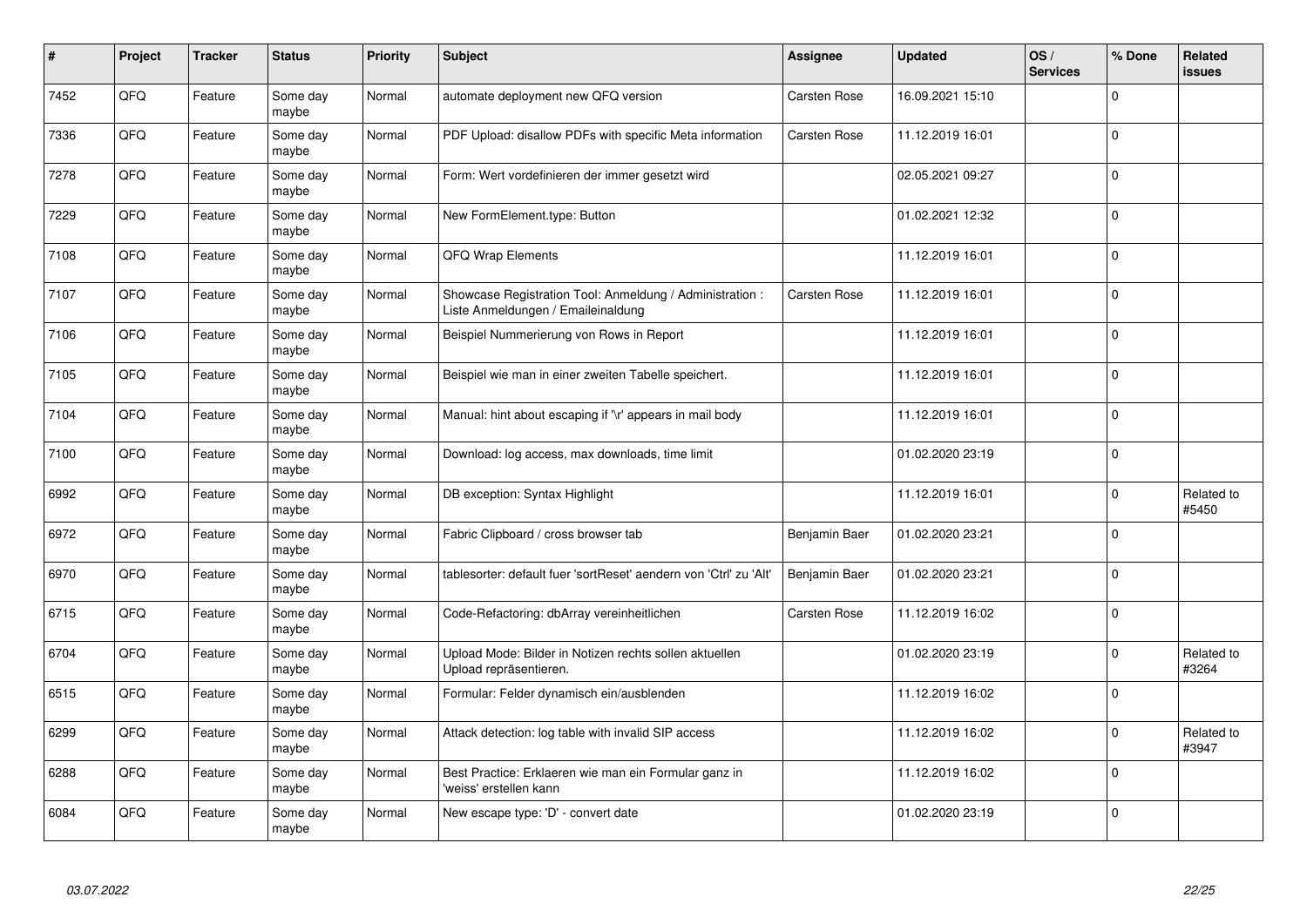| #    | Project | <b>Tracker</b> | <b>Status</b>     | <b>Priority</b> | <b>Subject</b>                                                                    | Assignee      | <b>Updated</b>   | OS/<br><b>Services</b> | % Done      | Related<br>issues                           |
|------|---------|----------------|-------------------|-----------------|-----------------------------------------------------------------------------------|---------------|------------------|------------------------|-------------|---------------------------------------------|
| 6083 | QFQ     | Feature        | Some day<br>maybe | Normal          | Dynamic Update: Value Check via SQL                                               |               | 11.12.2019 16:02 |                        | $\Omega$    |                                             |
| 5983 | QFQ     | Feature        | Some day<br>maybe | Normal          | Form Submit (save & update): normalize date/-time FE                              | Carsten Rose  | 01.02.2020 23:19 |                        | $\Omega$    |                                             |
| 5923 | QFQ     | Feature        | Some day<br>maybe | Normal          | fillStoreSystemBySqlLate                                                          |               | 01.02.2020 23:19 |                        | $\Omega$    |                                             |
| 5895 | QFQ     | Feature        | Some day<br>maybe | Normal          | Tutorial: List of all QFQ Features                                                |               | 01.02.2020 23:19 |                        | $\mathbf 0$ |                                             |
| 5893 | QFQ     | Feature        | Some day<br>maybe | Normal          | Edit on double-click                                                              |               | 01.02.2020 23:19 |                        | $\Omega$    | Related to<br>#5894                         |
| 5892 | QFQ     | Feature        | Some day<br>maybe | Normal          | QFQ should use T3 API to manipulate FE GROUP<br>membership                        |               | 01.02.2020 23:20 |                        | $\Omega$    |                                             |
| 5852 | QFQ     | Feature        | Some day<br>maybe | Normal          | Logging: mail.log / sql.log - im FE anzeigen und via AJAX<br>aktualisieren        | Carsten Rose  | 01.02.2020 23:19 |                        | $\Omega$    | Related to<br>#5885                         |
| 5851 | QFQ     | Feature        | Some day<br>maybe | Normal          | Queue System implementieren: MQTT, RabbitMQ                                       |               | 01.02.2020 23:20 |                        | $\Omega$    | Related to<br>#5715                         |
| 5850 | QFQ     | Feature        | Some day<br>maybe | Normal          | Deployment: In QFQ Doc best practice fuer zeitgemaesses<br>Deployment beschreiben |               | 01.02.2020 23:20 |                        | $\mathbf 0$ |                                             |
| 5805 | QFQ     | Feature        | Some day<br>maybe | Normal          | TypeAHead SQL value instead of key stored                                         |               | 01.02.2020 23:19 |                        | $\Omega$    | Related to<br>#5444                         |
| 5783 | QFQ     | Feature        | Some day<br>maybe | Normal          | <b>BPMN View/Edit</b>                                                             |               | 11.12.2019 16:02 |                        | $\Omega$    |                                             |
| 5665 | QFQ     | Feature        | Some day<br>maybe | Normal          | Versuch das '{{!' nicht mehr noetig ist.                                          | Carsten Rose  | 01.02.2020 23:20 |                        | $\Omega$    | Related to<br>#7432,<br>Related to<br>#7434 |
| 5579 | QFQ     | Feature        | Some day<br>maybe | Normal          | Enhance Doc / Presentation: variable type 'link column type'                      | Carsten Rose  | 01.02.2020 23:19 |                        | $\Omega$    |                                             |
| 5548 | QFQ     | Feature        | Some day<br>maybe | Normal          | 801 Textfiles/Scriptfiles als Thumbnail                                           | Carsten Rose  | 07.03.2022 16:26 |                        | $\Omega$    |                                             |
| 5480 | QFQ     | Feature        | Some day<br>maybe | Normal          | QFQ: Dokumentation mit Screenshots versehen                                       | Carsten Rose  | 01.02.2020 23:20 |                        | $\Omega$    | Related to<br>#9879                         |
| 5455 | QFQ     | Feature        | Some day<br>maybe | Normal          | Mail Redirects grld abhaengig                                                     |               | 01.02.2020 23:20 |                        | $\Omega$    |                                             |
| 5452 | QFQ     | Feature        | Some day<br>maybe | Normal          | Thumbnails from PDF: bad quality                                                  |               | 01.02.2020 23:20 |                        | $\mathbf 0$ |                                             |
| 5428 | QFQ     | Feature        | Some day<br>maybe | Normal          | secure thumbnail: late render on access.                                          | Carsten Rose  | 01.02.2020 23:20 |                        | $\mathbf 0$ |                                             |
| 5389 | QFQ     | Feature        | Some day<br>maybe | Normal          | QFQ Design: Multline label / note                                                 | Benjamin Baer | 01.02.2020 23:19 |                        | $\mathbf 0$ |                                             |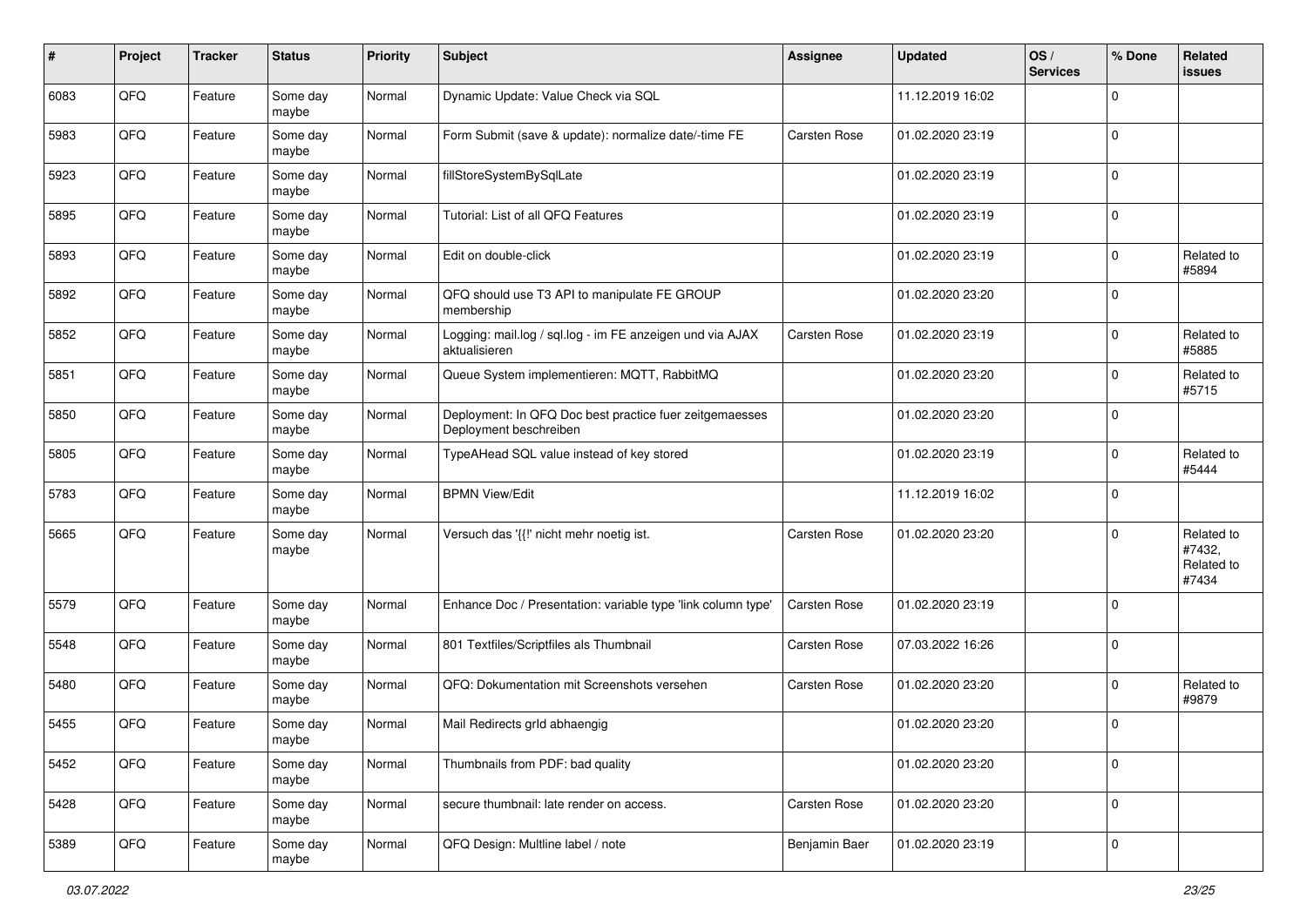| $\pmb{\sharp}$ | <b>Project</b> | <b>Tracker</b> | <b>Status</b>     | <b>Priority</b> | <b>Subject</b>                                                                                                                                                | Assignee      | <b>Updated</b>   | OS/<br><b>Services</b> | % Done      | Related<br><b>issues</b> |
|----------------|----------------|----------------|-------------------|-----------------|---------------------------------------------------------------------------------------------------------------------------------------------------------------|---------------|------------------|------------------------|-------------|--------------------------|
| 5342           | QFQ            | Feature        | Some day<br>maybe | Normal          | link - with HTML Attributes                                                                                                                                   |               | 01.02.2020 23:20 |                        | $\Omega$    | Related to<br>#14077     |
| 5160           | QFQ            | Feature        | Some day<br>maybe | Normal          | QFQ collaborative / together.js, ShareJS, y-js, collaborative,                                                                                                |               | 11.12.2019 16:02 |                        | $\pmb{0}$   |                          |
| 5132           | QFQ            | Feature        | Some day<br>maybe | Normal          | Error Message sendmail missing attachment: more details                                                                                                       | Carsten Rose  | 01.02.2020 23:19 |                        | $\Omega$    |                          |
| 5129           | QFQ            | Feature        | Some day<br>maybe | Normal          | Reports: SQL fuer x Achse und y Achse                                                                                                                         |               | 11.12.2019 16:02 |                        | $\mathbf 0$ |                          |
| 5024           | QFQ            | Feature        | Some day<br>maybe | Normal          | Fabric: Generate PDF with edits                                                                                                                               | Benjamin Baer | 01.02.2020 23:20 |                        | $\pmb{0}$   | Related to<br>#10704     |
| 4974           | QFQ            | Feature        | Some day<br>maybe | Normal          | Long polling - inform all listening clients of changes                                                                                                        |               | 11.12.2019 16:02 |                        | $\mathbf 0$ |                          |
| 4956           | QFQ            | Feature        | Some day<br>maybe | Normal          | Sendmail: Benutzerdefinierte Headers                                                                                                                          | Carsten Rose  | 11.12.2019 16:02 |                        | $\mathbf 0$ |                          |
| 4872           | QFQ            | Feature        | Some day<br>maybe | Normal          | Fields of Typo3 page available in STORE_TYPO3                                                                                                                 | Carsten Rose  | 01.02.2020 23:19 |                        | $\Omega$    |                          |
| 4869           | QFQ            | Feature        | Some day<br>maybe | Normal          | Dynamic Update (show, hide, readonly?, required?) for<br><b>Template Group Elements</b>                                                                       | Carsten Rose  | 01.02.2020 23:19 |                        | $\pmb{0}$   | Related to<br>#4865      |
| 4839           | QFQ            | Feature        | Some day<br>maybe | Normal          | qfq-handle in <head> Abschnitt</head>                                                                                                                         | Carsten Rose  | 11.12.2019 16:02 |                        | $\pmb{0}$   |                          |
| 4816           | QFQ            | Feature        | Some day<br>maybe | Normal          | Templates for QFQ Reports (Tables, Radios, )                                                                                                                  |               | 01.02.2020 23:20 |                        | $\mathbf 0$ |                          |
| 4757           | QFQ            | Feature        | Some day<br>maybe | Normal          | Test subrecord: download links ok? Links ok?                                                                                                                  | Carsten Rose  | 01.02.2020 23:20 |                        | $\mathbf 0$ |                          |
| 4719           | QFQ            | Feature        | Some day<br>maybe | Normal          | Custom Message in Client in case of 'Browser tab close,<br>modification will be lost'                                                                         |               | 01.02.2020 23:20 |                        | $\mathbf 0$ |                          |
| 4652           | QFQ            | Feature        | Some day<br>maybe | Normal          | UZH CD: Weiterleitung auf benutzerdefinierte 403/404 Seite                                                                                                    | Carsten Rose  | 01.02.2020 23:20 |                        | $\mathbf 0$ |                          |
| 4650           | QFQ            | Feature        | Some day<br>maybe | Normal          | Convert html to doc/rtf                                                                                                                                       | Carsten Rose  | 01.02.2020 23:20 |                        | $\mathbf 0$ | Related to<br>#10704     |
| 4640           | QFQ            | Feature        | Some day<br>maybe | Normal          | Rename System Forms                                                                                                                                           |               | 01.02.2020 23:20 |                        | $\mathbf 0$ |                          |
| 4627           | QFQ            | Feature        | Some day<br>maybe | Normal          | dbupdate: all tables - check 'create', 'modified' if it is possible<br>to change to default 'CURRENT_TIMESTAMP' and modified<br>'ON UPDATE CURRENT TIMESTAMP' |               | 01.02.2020 23:20 |                        | $\mathbf 0$ |                          |
| 4626           | QFQ            | Feature        | Some day<br>maybe | Normal          | Mobile View: 'classBody=qfq-form-right' makes no sense                                                                                                        |               | 01.02.2020 23:20 |                        | $\mathbf 0$ |                          |
| 4606           | QFQ            | Feature        | Some day<br>maybe | Normal          | link: qualifier to render bootstrap button                                                                                                                    | Carsten Rose  | 01.02.2020 23:19 |                        | $\pmb{0}$   |                          |